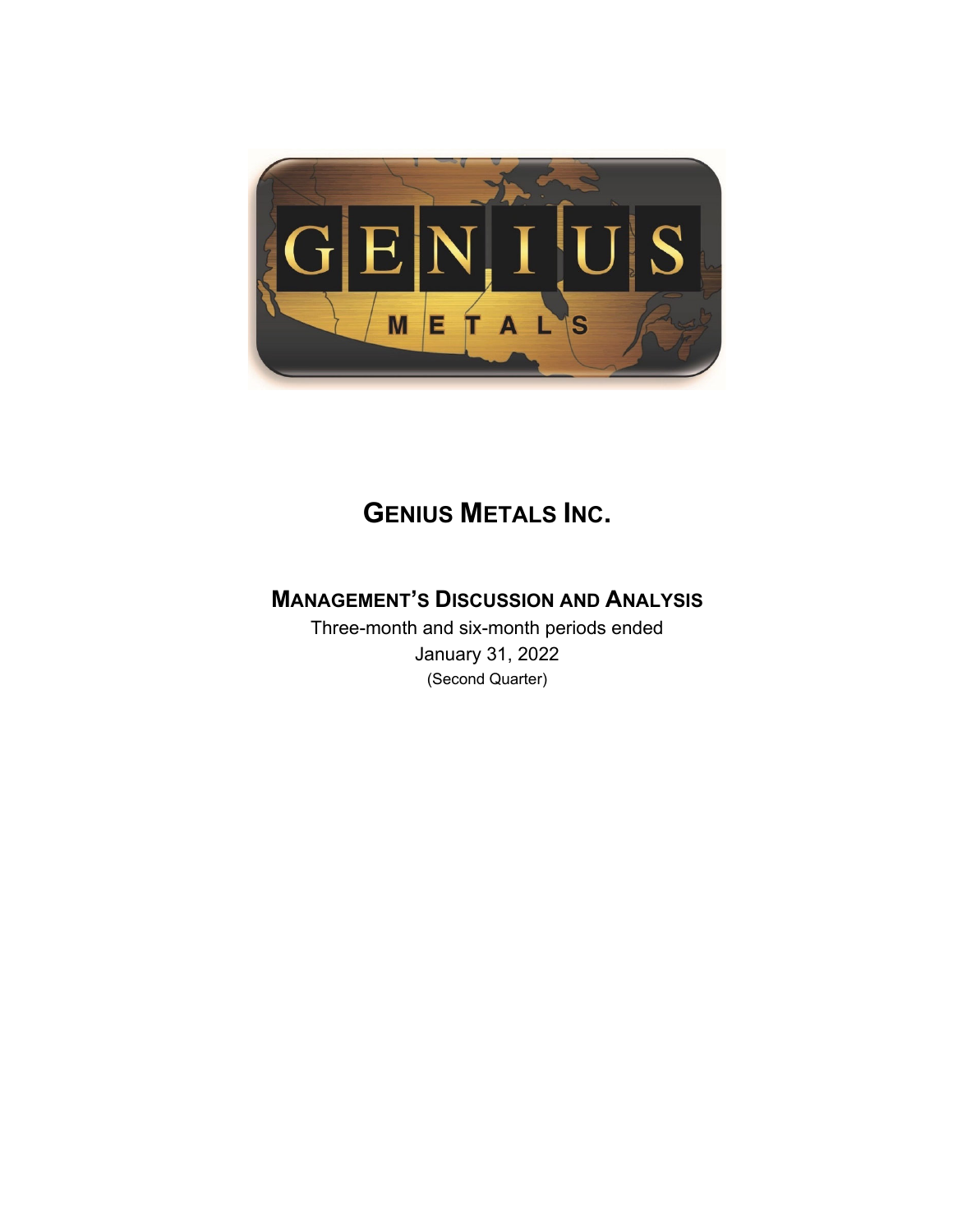This management discussion and analysis ("MD&A") of Genius Metals Inc., ("Genius Metals" or "GENI" or the "Company") follows rule 51-102 of the Canadian Securities Administrators regarding continuous disclosure.

The following MD&A is a narrative explanation, through the eyes of the management of Genius Metals, on how the Company performed during the three-month and six-month periods ended January 31, 2022. It includes a review of the Company's financial condition and a review of operations for the three-month period and sixmonth periods ended January 31, 2022 as compared to the three-month and six-month periods ended January 31, 2021.

This MD&A complements the condensed interim financial statements for the three-month and six-month periods ended January 31, 2022 but does not form part of them. It is intended to help the reader understand and assess the significant trends, risks and uncertainties related to the results of operations and it should be read in conjunction with the condensed interim financial statements as at January 31, 2022 and related notes thereto as well as the audited financial statements, accompanying notes and Management's Discussion and Analysis for the year ended July 31, 2021.

The condensed interim financial statements for the three-month and six-month periods ended January 31, 2022 and 2021 have been prepared in accordance with the International Financial Reporting Standards ("IFRS") applicable to the preparation of condensed interim financial statements. The accounting policies applied in the financial statements are based on IFRS issued and effective as at January 31, 2022. On March 24, 2022, the Board of Directors approved, for issuance, the audited annual financial statements.

All figures are in Canadian dollars unless otherwise stated. Additional information relating to the Company can be found on SEDAR at www.sedar.com. The shares of Genius Metals was listed since October 31, 2018 on the Canadian Securities Exchange ("CSE") and its trading symbol was "GENI". The Company has since listed on the TSX.V Stock Exchange ("TSXV") trading under the symbol "GENI" and has begun trading solely on this exchange since September 30, 2021. On January 18, 2022, in addition to trading on the TSXV, its shares commenced also trading on the American Stock Exchange OTCQB Market under the symbol "GNSMF".

# **REPORT'S DATE**

The MD&A was prepared with the information available as at March 24, 2022

# **CAUTION REGARDING FORWARD-LOOKING INFORMATION**

This MD&A contains forward-looking statements that are based on the Company's expectations, estimates and projections regarding its business, the mining industry in general and the economic environment in which it operates as of the date of the MD&A. To the extent that any statements in this document contain information that is not historical, the statements are essentially forward-looking and are often identified by words such as "anticipate", "expect", "estimate", "intend", "project", "plan" and "believe". In the interest of providing shareholders and potential investors with information regarding Genius Properties, including management's assessment of future plans and operations, certain statements in this MD&A are forward-looking and are subject to the risks, uncertainties and other important factors that could cause the Company's actual performance to differ materially from that expressed in or implied by such statements. Such factors include, but are not limited to: volatility and sensitivity to market metal prices, impact of change in foreign currency exchange rates and interest rates, imprecision in reserve estimates, environmental risks including increased regulatory burdens, unexpected geological conditions, adverse mining conditions, changes in government regulations and policies, including laws and policies; and failure to obtain necessary permits and approvals from government authorities, and other development and operating risks. The preliminary assessments contained in the Technical Report referred to in this MD&A, and the estimates contained therein to date are preliminary in nature and are based on a number of assumptions, any one of which, if incorrect, could materially change the projected outcome.

Although the Company believes that the expectations conveyed by the forward-looking statements are based upon information available on the date that such statements were made, there can be no assurance that such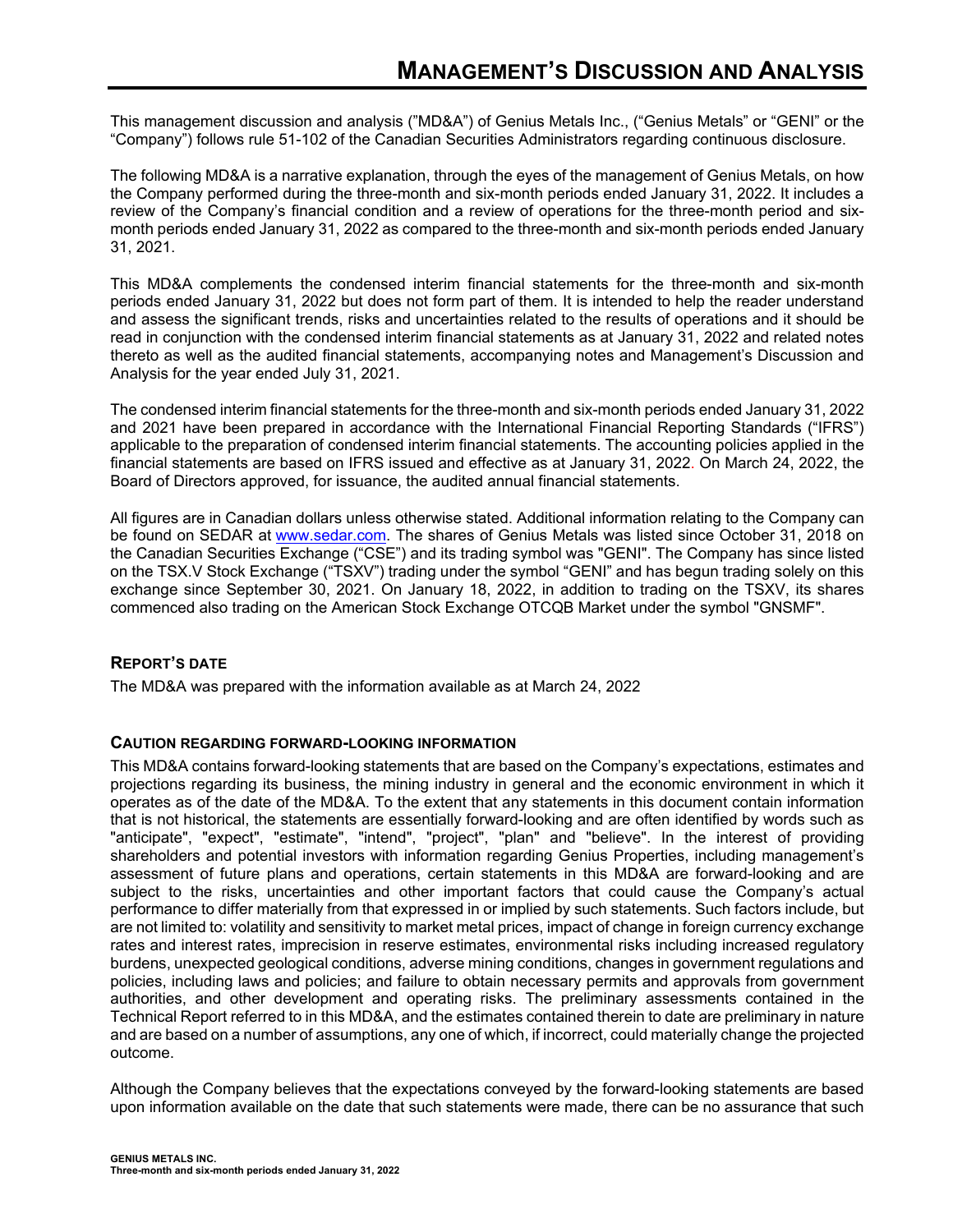expectations will prove to be correct. The reader is cautioned not to rely on these forward-looking statements. The Company disclaims any obligation to update these forward-looking statements unless required to do so by applicable Securities laws. All subsequent forward-looking statements, whether written or orally attributable to the Company or persons acting on its behalf, are expressly qualified in their entirety by these cautionary statements.

# **NATURE OF ACTIVITIES**

The Company was incorporated on May 25, 2018 under the *Canada Business Corporations Act*., in conjuncture to the Acquisition by the Company of substantially all of the assets and liabilities including all of its Canadian mining properties of Cerro de Pasco Inc. (formerly Genius Properties Ltd.) by way of a spin-off. The Company head office is 203-22 Lafleur Ave N., Saint-Sauveur, Québec J0R 1R0.

The Company, an exploration and evaluation stage company, is in the business of acquiring and exploring mineral properties in Canada. Its focus is currently on the exploration and evaluation of its mineral properties in Québec, Nova Scotia and New-Brunswick

# **BUSINESS DEVELOPMENT HIGHLIGHTS**

 On January 18th 2022, the Company's shares commenced trading on the OTC Market's OTCQB Venture Market under the trading symbol: **GNSMF**

# **SUBSEQUENT BUSINESS DEVELOPMENT HIGHLIGHTS**

The Company does not have business development subsequent events to report.

# **CORPORATE OBJECTIVES FOR 2022:**

- The Company is well funded to pursue a year-long exploration campaign on Sakami in 2022. The Company intends to focus on developing its Sakami property during 2022.
- On Sakami, the Company intends to continue to expand the scope of the known prospective zones (GoldenEye and Lamarche) while continuing to prospect the property to identify new prospective exploration targets. A special emphasis will be placed on the newly acquired claims in the Langelier Complex where the Company recently reported significant channel samples results (up to 2.62 g/t Au over 7.4m) as well as the discovery of a new showing named Doukha (6.10 g/t Au accompanied by 1.80% Cu). The Company intends to produce a high-resolution MAG survey on the entirety of the newly acquired claims. On GoldenEye, the Company intends increase the size of the exploration grid by completing linecutting work in the South-West extension of this zone. This grid will be used to produce an extension of the 2017-2018 IP survey and to better understand the gold-bearing structure that was identified as part of the 2021 drilling program.

# **EXPLORATION HIGHLIGHTS**

- During the month of November 2022, on the Sakami Property, the Company completed a high-resolution MAG survey on the 189 claims acquired in the Langelier Complex (see Genius Metals' press release of July 22, 2021) which encompasses the Trans-Taiga and Doukha showings. The survey is intended to provide a better understanding of the complex lithology/structure and to serve as a guide for future exploration work in the area.
- During the month of January 2022 the Company sent a crew on the Sakami property to produce an access road from the Trans-Taiga road to the Trans-Taiga showing. The crew also built temporary facilities in anticipation of a 500m drilling program on the Trans-Taiga showing.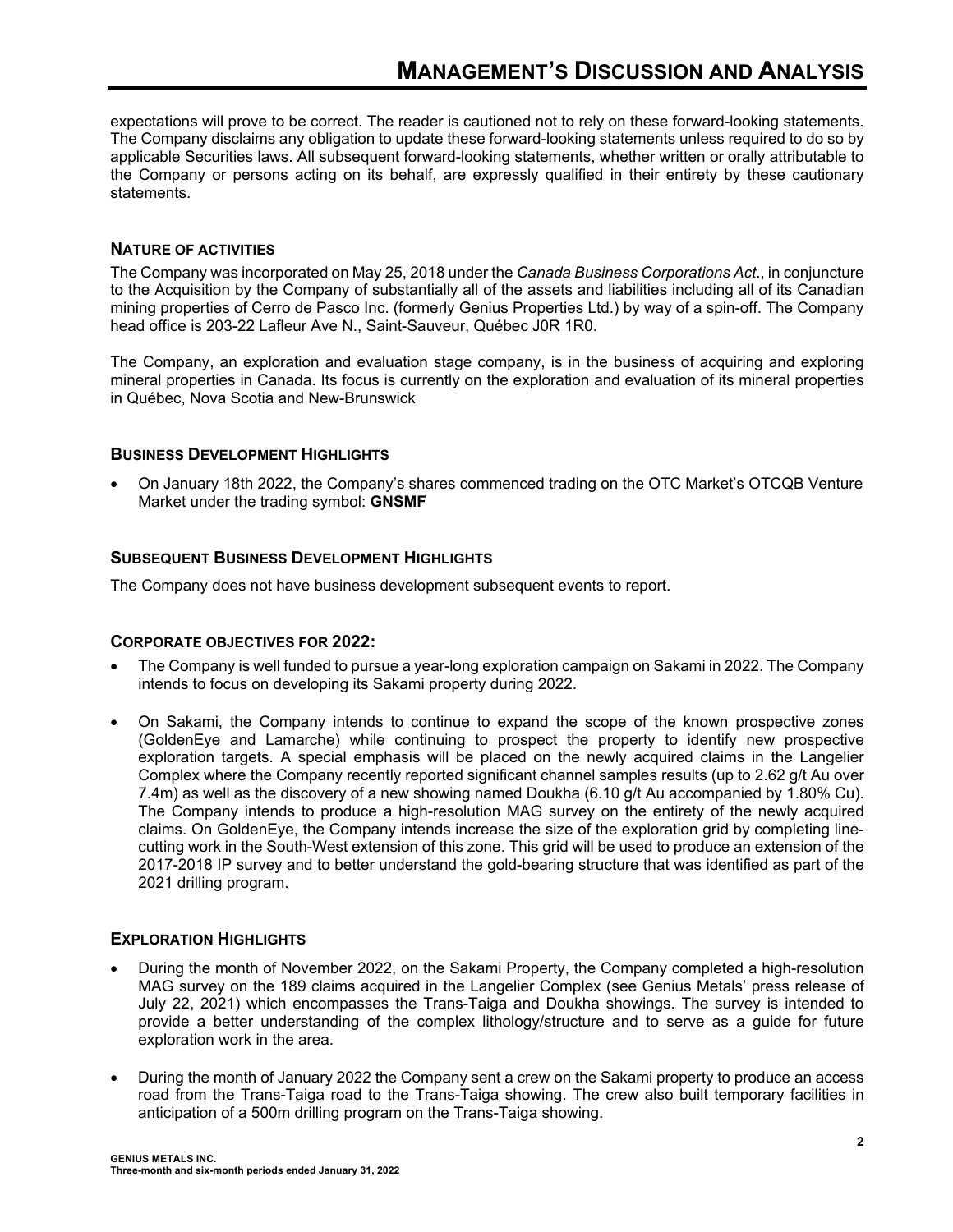#### **SUBSEQUENT EXPLORATION HIGHLIGHTS**

- During the month of February 2022, the Company initiated a 500m drilling program on the Trans-Taiga showing. The intent is to assess the extension at depth of the gold mineralization discovered at surface through rock and channel sampling completed in the Langelier Complex during previous prospecting campaigns. The Company reported significant gold mineralization at surface including a channel sample returning 2.62 g/t Au over 7.40 m (including 14.2 g/t over 1m) and rock samples that yielded up to 6.10 g/t Au and 1.80 % Cu (see Genius' press-release of November 16th, 2021).
- During the month of March 2022, the Company completed a 42km exploration grid through line-cutting work on the western part of the GoldenEye zone in anticipation of a 32 linear km IP geophysical survey.
- During the month of March 2022, the Company initiated a 32 linear km IP geophysical survey on the western portion of the GoldenEye zone.

#### **EXPLORATION ACTIVITIES FOR THE THREE-MONTH PERIOD ENDED JANUARY 31, 2022**

During the three-month period ended January 31, 2022, the Company invested \$205,941 in exploration and evaluation assets (net of disposition, impairment and tax credit related to resources and mining tax credits) (\$300,980 during the three-month period ended January 31, 2021) of which the main investments were spent on Sakami property.

#### **GENIUS METALS INC.**

**Mining properties & Exploration and evaluation assets For the three-month period ended January 31, 2022**

|                                          | Dissimieux Lake<br>QC    | Sakami<br>QC | <b>KM381</b><br>QC | Iserhoff<br>QC           | Mt Cameron<br><b>NS</b>  | <b>Blockhouse</b><br><b>NS</b> | Kemptville<br>NS | Chocolate<br>Lake<br><b>NS</b> | <b>Gold River</b><br><b>NS</b> | <b>Meaghers</b><br><b>NS</b> | A Lake<br><b>NB</b>      | Total     |
|------------------------------------------|--------------------------|--------------|--------------------|--------------------------|--------------------------|--------------------------------|------------------|--------------------------------|--------------------------------|------------------------------|--------------------------|-----------|
|                                          | \$                       | \$           | \$                 | \$                       | \$                       | \$                             | \$               |                                | \$                             | \$                           | \$                       |           |
| <b>Exploration and evaluation assets</b> |                          |              |                    |                          |                          |                                |                  |                                |                                |                              |                          |           |
| Drilling                                 | $\overline{\phantom{a}}$ | 11.228       |                    |                          |                          |                                |                  |                                |                                |                              | ۰                        | 11,228    |
| Geophysical                              | $\overline{\phantom{a}}$ | 149,055      |                    | $\overline{\phantom{a}}$ |                          |                                |                  |                                |                                |                              | ٠                        | 149,055   |
| Geology                                  | ۰                        | 3.427        | ۰                  | ۰                        |                          |                                | ۰                | $\overline{\phantom{a}}$       | ۰                              | ۰                            | $\overline{\phantom{a}}$ | 3,427     |
| Prospecting                              |                          | 9,639        |                    | ۰                        |                          |                                |                  | $\overline{\phantom{a}}$       | ۰                              | ۰                            | 1,852                    | 11,491    |
| General field expenses                   | 405                      | 30,085       |                    | ۰                        |                          |                                | ۰                | $\overline{\phantom{a}}$       |                                | ۰                            | $\overline{\phantom{a}}$ | 30,490    |
| Reporting                                |                          | 250          | ۰                  |                          | ٠                        |                                |                  | $\overline{\phantom{a}}$       | ۰                              |                              | ٠                        | 250       |
| Impairment                               | ۰                        |              |                    | (10, 573)                | $\overline{\phantom{a}}$ | ٠                              | ٠                | $\overline{\phantom{a}}$       | ٠                              |                              | $\overline{\phantom{a}}$ | (10, 573) |
|                                          | 405                      | 203,684      | ٠                  | (10, 573)                | ٠                        | ۰                              |                  | ۰                              | ٠                              | ۰                            | 1,852                    | 195,368   |
| <b>Mining properties:</b>                |                          |              |                    |                          |                          |                                |                  |                                |                                |                              |                          |           |
| Mining rights                            |                          | 169          |                    |                          | ۰                        |                                |                  |                                |                                |                              | ٠                        | 169       |
| Impairment                               |                          |              | ۰                  | (5,023)                  | ۰                        | ۰                              | ۰                | $\overline{\phantom{a}}$       | ۰                              |                              | ٠                        | (5,023)   |
|                                          | ۰                        | 169          | ۰                  | (5,023)                  | $\overline{\phantom{a}}$ | ٠                              | ۰                | ۰                              |                                | ۰                            | ٠                        | (4, 854)  |
| Balance, beginning of period             | 343,981                  | 2,577,293    | 12,051             | 385,223                  | ۰                        | 67,084                         | 12,153           | 11.224                         | 2,136                          | 9,255                        | 225,957                  | 3,646,357 |
| Balance, end of period                   | 344.386                  | 2,781,146    | 12,051             | 369,627                  | ٠                        | 67.084                         | 12,153           | 11.224                         | 2,136                          | 9,255                        | 227,809                  | 3,836,871 |

#### **GENIUS METALS INC.**

**Mining properties & Exploration and evaluation assets**

**For the three-month period ended January 31, 2021**

|                                          | <b>Dissimieux Lake</b><br>QC | Sakami<br>QC | <b>KM381</b><br>QC       | Iserhoff<br>QC | Mt Cameron<br><b>NS</b> | <b>Blockhouse</b><br><b>NS</b> | Kemptville<br><b>NS</b> | Chocolate<br>Lake<br><b>NS</b> | <b>Gold River</b><br><b>NS</b> | <b>Meaghers</b><br><b>NS</b> | A Lake<br><b>NB</b>      | Total     |
|------------------------------------------|------------------------------|--------------|--------------------------|----------------|-------------------------|--------------------------------|-------------------------|--------------------------------|--------------------------------|------------------------------|--------------------------|-----------|
|                                          | \$                           | \$           | \$                       | \$             | \$                      | \$                             | \$                      |                                | \$                             | ж                            | \$                       | \$        |
| <b>Exploration and evaluation assets</b> |                              |              |                          |                |                         |                                |                         |                                |                                |                              |                          |           |
| Geophysical                              | $\overline{\phantom{a}}$     | 251,822      |                          | ٠              |                         |                                |                         |                                |                                |                              | 4,269                    | 256,091   |
| Geology                                  | 463                          | 11,271       | 88                       | 158            |                         | ۰.                             |                         | ۰                              |                                | ۰.                           | 7,027                    | 19,007    |
| Prospecting                              | $\overline{\phantom{a}}$     | 2,000        | $\overline{\phantom{a}}$ | ۰              | ۰                       |                                |                         | ۰                              |                                | ۰.                           | ٠                        | 2,000     |
| General field expenses                   | $\overline{\phantom{a}}$     | 23,882       |                          | ۰              |                         | ۰                              |                         |                                |                                |                              | ٠                        | 23,882    |
| Tax credit related to resources          |                              |              |                          |                |                         |                                |                         |                                |                                |                              |                          |           |
| and mining tax credits                   | (130)                        | (48, 439)    | (34)                     | (25)           | ٠                       | ۰                              |                         |                                |                                |                              | ٠                        | (48, 628) |
| Disposition                              |                              |              |                          | ۰              |                         | ۰                              |                         | ۰                              |                                | (3,604)                      | ٠                        | (3,604)   |
|                                          | 333                          | 240,536      | 54                       | 133            | ۰                       | ۰                              |                         | ۰                              |                                | (3,604)                      | 11,296                   | 248,748   |
| <b>Mining properties:</b>                |                              |              |                          |                |                         |                                |                         |                                |                                |                              |                          |           |
| Mining rights                            | 53                           | 34           |                          | ۰              | ٠                       | 53                             |                         |                                |                                |                              | 52                       | 192       |
| Disposition                              | $\overline{\phantom{a}}$     |              |                          | ۰              | ٠                       | $\overline{\phantom{a}}$       |                         | $\overline{\phantom{a}}$       | $\overline{\phantom{a}}$       | (8, 271)                     | $\overline{\phantom{a}}$ | (8, 271)  |
|                                          | 53                           | 34           |                          | ۰              | ۰                       | 53                             |                         | ٠                              |                                | (8, 271)                     | 52                       | (8,079)   |
| Balance, beginning of period             | 341,476                      | 1,528,707    | 2,782                    | 382,340        | 303,285                 | 75,781                         | 11,453                  | 8,229                          | 2,116                          | 18,630                       | 253,646                  | 2,928,445 |
| Balance, end of period                   | 341,862                      | 1,769,277    | 2,836                    | 382,473        | 303,285                 | 75,834                         | 11,453                  | 8,229                          | 2,116                          | 6,755                        | 264,994                  | 3,169,114 |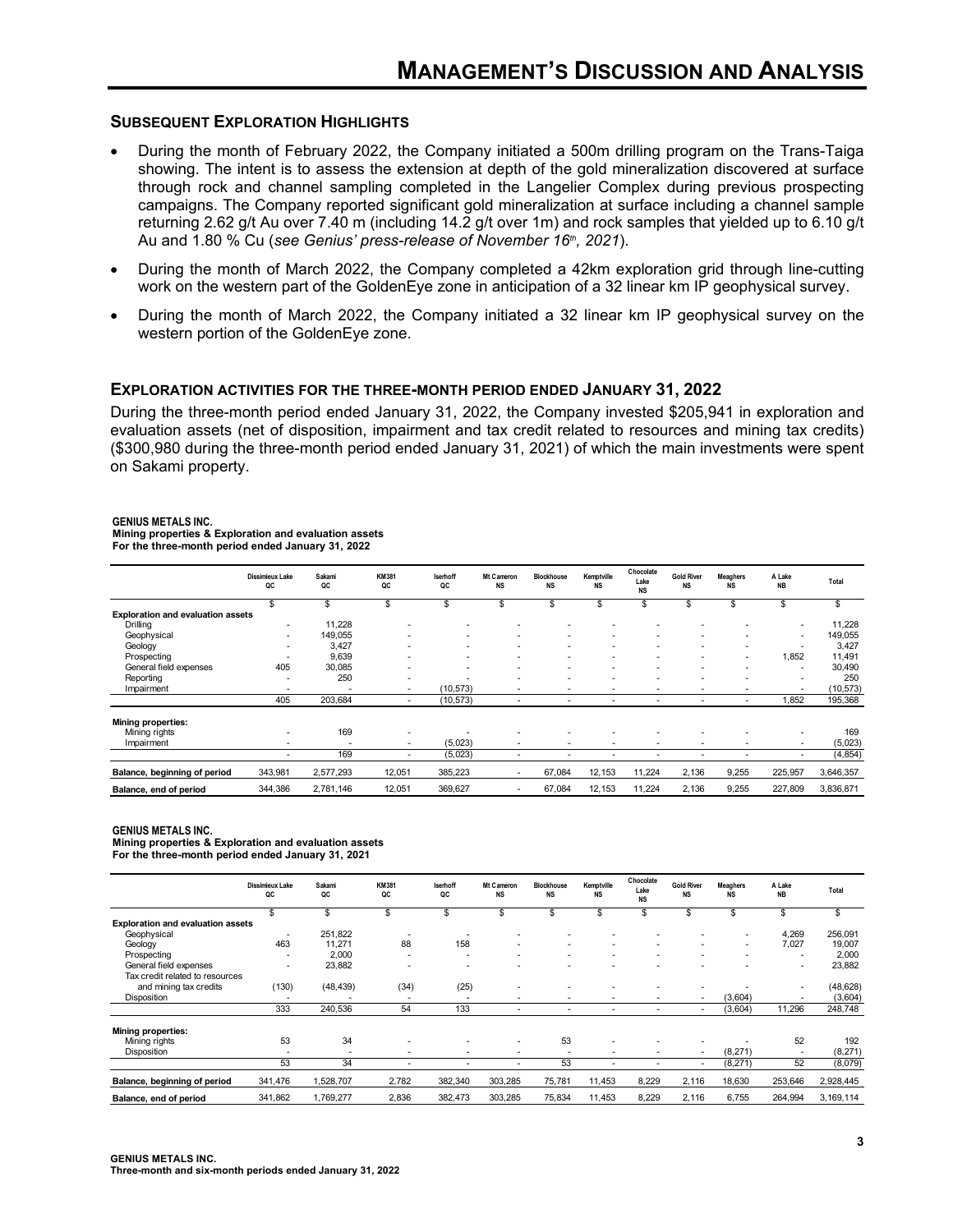- On the Sakami property, the Company produced a heliborne high-resolution MAG survey during the month of November 2022 which explains the *geophysical* expenses of 149,055\$.
- The Company also sent a crew to produce an access road from the Trans-Taiga road to the Trans-Taiga showing. The crew also built temporary facilities in anticipation of a drilling program on the Trans-Taiga showing which explains the *General field expenses of 30,605\$*.

#### **EXPLORATION ACTIVITIES FOR THE SIX-MONTH PERIOD ENDED JANUARY 31, 2022**

During the six-month period ended January 31, 2022, the Company invested \$710,989 in exploration and evaluation assets (net of disposition, impairment and tax credit related to resources and mining tax credits) (\$825,103 during the six-month period ended January 31, 2021) of which the main investments were spent on Sakami property.

#### **GENIUS METALS INC.**

**Mining properties & Exploration and evaluation assets For the six-month period ended January 31, 2022**

|                                          | <b>Dissimieux Lake</b><br>QC | Sakami<br>QC | <b>KM381</b><br>QC       | Iserhoff<br>QC | Mt Cameron<br><b>NS</b> | <b>Blockhouse</b><br><b>NS</b> | Kemptville<br><b>NS</b> | Chocolate<br>Lake<br><b>NS</b> | <b>Gold River</b><br><b>NS</b> | <b>Meaghers</b><br><b>NS</b> | A Lake<br><b>NB</b>      | Total      |
|------------------------------------------|------------------------------|--------------|--------------------------|----------------|-------------------------|--------------------------------|-------------------------|--------------------------------|--------------------------------|------------------------------|--------------------------|------------|
|                                          | S                            | \$           | S                        | S              | \$                      | \$                             | \$                      | S                              | \$                             | ä.                           | \$                       |            |
| <b>Exploration and evaluation assets</b> |                              |              |                          |                |                         |                                |                         |                                |                                |                              |                          |            |
| Drilling                                 |                              | 475,553      | ۰                        |                |                         |                                |                         |                                |                                |                              | $\blacksquare$           | 475,553    |
| Stripping                                |                              |              |                          |                |                         |                                |                         |                                |                                | ۰                            | 6,933                    | 6,933      |
| Geophysical                              |                              | 149.482      |                          |                |                         |                                |                         |                                |                                |                              | $\overline{\phantom{a}}$ | 149,482    |
| Geology                                  | $\overline{\phantom{a}}$     | 10,950       |                          |                |                         |                                | ٠                       |                                |                                | ٠                            | $\overline{\phantom{a}}$ | 10,950     |
| Prospecting                              |                              | 17,430       |                          |                |                         |                                |                         |                                |                                | ٠                            | 17.923                   | 35,353     |
| General field expenses                   | 790                          | 30,898       |                          |                |                         |                                |                         |                                |                                |                              | $\overline{\phantom{a}}$ | 31,688     |
| Reporting                                |                              | 1,030        |                          |                |                         |                                |                         |                                |                                |                              | $\overline{\phantom{a}}$ | 1,030      |
| Tax credit related to resources          |                              |              |                          |                |                         |                                |                         |                                |                                |                              |                          |            |
| and mining tax credits                   | $\overline{\phantom{a}}$     | (162, 603)   | ۰                        |                |                         |                                |                         |                                |                                |                              | $\blacksquare$           | (162, 603) |
| Impairment                               |                              |              | ٠                        | (10, 573)      |                         |                                | ٠                       |                                |                                |                              |                          | (10, 573)  |
|                                          | 790                          | 522,740      | $\sim$                   | (10, 573)      | ۰                       | ٠                              |                         | $\overline{\phantom{a}}$       | ۰.                             | ٠                            | 24,856                   | 537,813    |
| Mining properties:                       |                              |              |                          |                |                         |                                |                         |                                |                                |                              |                          |            |
| Mining rights                            | $\overline{\phantom{a}}$     | 10,226       | ٠                        | 2,765          |                         |                                |                         |                                | ٠                              | 2,500                        | 870                      | 16,361     |
| Impairment                               |                              |              | ٠                        | (5,023)        |                         |                                |                         |                                |                                |                              |                          | (5,023)    |
|                                          | $\overline{\phantom{a}}$     | 10,226       | $\overline{\phantom{a}}$ | (2, 258)       |                         | ۰                              |                         | $\overline{\phantom{a}}$       | $\overline{\phantom{a}}$       | 2,500                        | 870                      | 11,338     |
| Balance, beginning of period             | 343,596                      | 2,248,180    | 12,051                   | 382,458        | ۰                       | 67,084                         | 12,153                  | 11,224                         | 2,136                          | 6,755                        | 202,083                  | 3,287,720  |
| Balance, end of period                   | 344,386                      | 2,781,146    | 12,051                   | 369,627        | ٠                       | 67,084                         | 12,153                  | 11,224                         | 2,136                          | 9,255                        | 227,809                  | 3,836,871  |

#### **GENIUS METALS INC.**

**For the six-month period ended January 31, 2021**

|                                          | <b>Dissimieux Lake</b><br>QC | Sakami<br>QC | <b>KM381</b><br>QC       | Iserhoff<br>QC | Mt Cameron<br><b>NS</b> | <b>Blockhouse</b><br><b>NS</b> | Kemptville<br><b>NS</b> | Chocolate<br>Lake<br><b>NS</b> | <b>Gold River</b><br><b>NS</b> | <b>Meaghers</b><br><b>NS</b> | A Lake<br><b>NB</b>      | Total      |
|------------------------------------------|------------------------------|--------------|--------------------------|----------------|-------------------------|--------------------------------|-------------------------|--------------------------------|--------------------------------|------------------------------|--------------------------|------------|
|                                          | \$.                          | ä.           |                          |                |                         |                                |                         |                                |                                |                              | S                        |            |
| <b>Exploration and evaluation assets</b> |                              |              |                          |                |                         |                                |                         |                                |                                |                              |                          |            |
| Geophysical                              |                              | 253,822      |                          |                |                         |                                |                         |                                |                                |                              | 66,308                   | 320,130    |
| Geology                                  | 978                          | 36,079       | 228                      | 333            |                         |                                |                         |                                |                                | ٠                            | 8,527                    | 46,145     |
| Prospecting                              |                              | 382,661      | $\overline{\phantom{a}}$ |                |                         | ۰.                             | ۰                       |                                |                                | ۰                            | 15,723                   | 398,384    |
| General field expenses                   | $\overline{\phantom{a}}$     | 60,444       | $\overline{\phantom{a}}$ | ۰.             |                         | ۰                              | ۰                       |                                |                                |                              | $\overline{\phantom{a}}$ | 60,444     |
| Tax credit related to resources          |                              |              |                          |                |                         |                                |                         |                                |                                |                              |                          |            |
| and mining tax credits                   | (204)                        | (100, 668)   | (88)                     | (74)           |                         |                                |                         |                                |                                |                              | ٠                        | (101, 034) |
| Disposition                              | $\overline{\phantom{a}}$     |              | ۰.                       | ۰.             | ۰                       | ۰                              |                         | $\overline{\phantom{a}}$       | ۰.                             | (3,604)                      | $\overline{\phantom{a}}$ | (3,604)    |
|                                          | 774                          | 632,338      | 140                      | 259            | ۰                       | ۰                              | ۰                       |                                | ۰.                             | (3,604)                      | 90,558                   | 720,465    |
| <b>Mining properties:</b>                |                              |              |                          |                |                         |                                |                         |                                |                                |                              |                          |            |
| Acquisition                              |                              |              |                          |                |                         |                                |                         |                                |                                |                              | 25,000                   | 25,000     |
| Mining rights                            | 53                           | 5,582        | ۰                        | 171            | ۰.                      | 228                            | ٠                       |                                | ۰                              | 105                          | 227                      | 6,366      |
| Disposition                              |                              |              | ۰.                       |                | ۰                       |                                | ۰                       |                                | ۰                              | (8,271)                      |                          | (8, 271)   |
|                                          | 53                           | 5,582        | ۰                        | 171            | ۰                       | 228                            | ٠                       | $\overline{\phantom{a}}$       | ۰.                             | (8, 166)                     | 25,227                   | 23,095     |
| Balance, beginning of period             | 341,035                      | 1,131,357    | 2,696                    | 382,043        | 303,285                 | 75,606                         | 11,453                  | 8,229                          | 2,116                          | 18,525                       | 149,209                  | 2,425,554  |
| Balance, end of period                   | 341,862                      | 1,769,277    | 2,836                    | 382,473        | 303,285                 | 75,834                         | 11,453                  | 8,229                          | 2,116                          | 6,755                        | 264,994                  | 3,169,114  |

 During the month of July 2021 (Q4-2021), the Company launched its 2,000m to 3,000m diamond-drilling campaign focused on the gold-prospective Lamarche and GoldenEye prospects. Drilling targets were defined using the data provided by recently completed mapping, rock sampling, channel sampling and geophysical surveys. The purpose of this campaign was to investigate de Lamarche and GoldenEye

**Exploration and evaluation assets**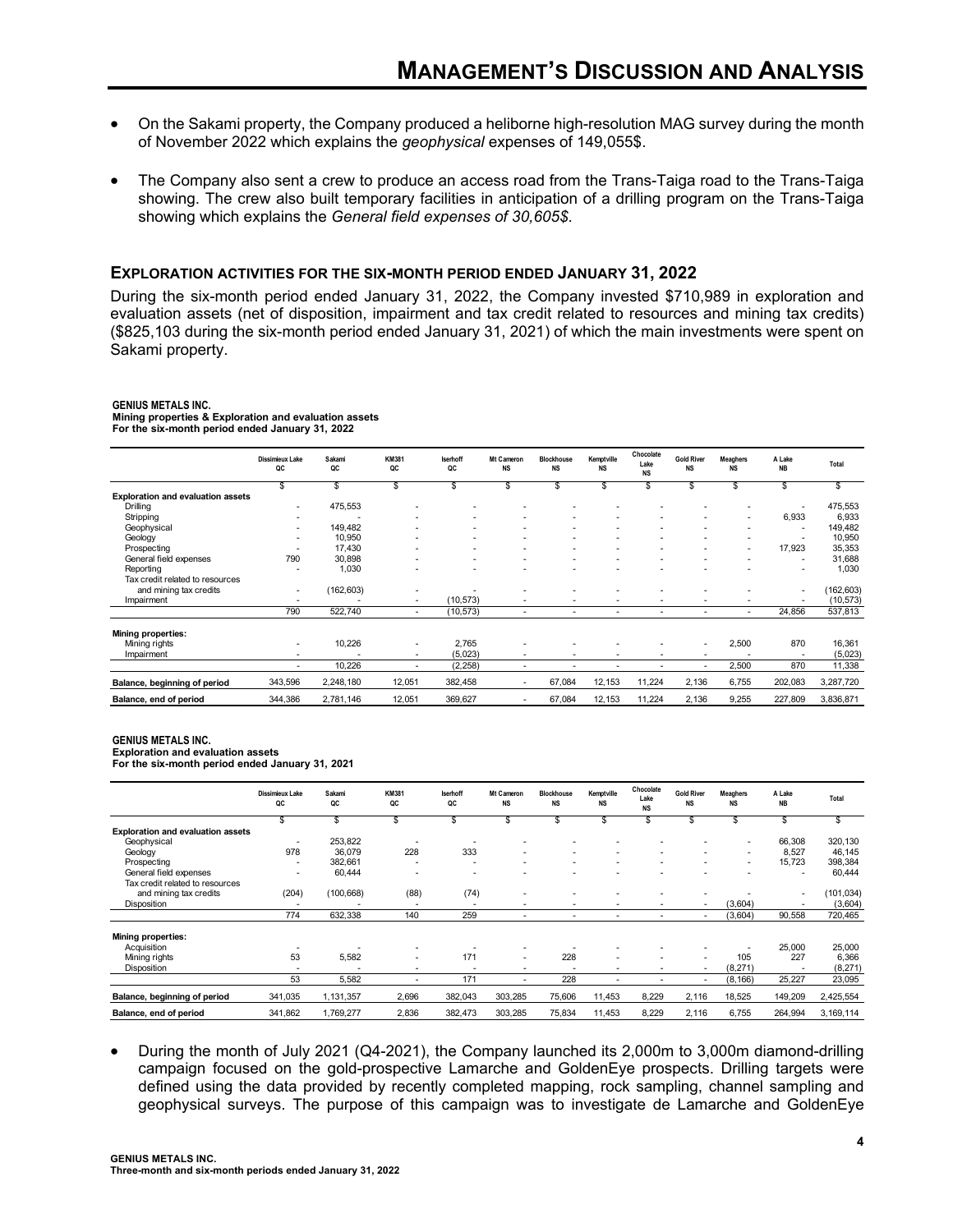prospects at depth. The campaign was completed during the month of September (Q1-2022). A total of 17 holes were collared on property generating 2,568 m of core material.

- On the Sakami property, the Company produced a heliborne high-resolution MAG survey during the month of November 2022.
- The Company also sent a crew to produce an access road from the Trans-Taiga road to the Trans-Taiga showing. The crew also built temporary facilities in anticipation of a drilling program on the Trans-Taiga showing.

#### **CURRENT PROJECTS**

#### **Sakami Property (Québec)**

The Sakami property, located in the James Bay area of the Province of Quebec, straddles the structural contact between the Opinaca and La Grande Archean subprovinces, the latter exposing a significant number of gold showings related to sulphide-rich quartz veins in iron formations and shear zones. The Sakami property displays diverse lithologies showing signs of alteration and/or gold mineralization (Au =1 to 5 g/t) principally associated with mylonitic or sheared zones.

During the 2017, ground-based PP, EM-VLF and magnetometric surveys were completed along a 34 km grid on the South Block of its Sakami property located in the James Bay area, Quebec. The geophysical surveys were accompanied by the collection of humus and soil samples, the latter to be analyzed for 53 elements using the Mobile Metal Ions (MMI) technology. Several grab samples were also gathered for precious and base metal analysis.

Furthermore, significant gold mineralized samples with values greater than 100 ppb occurred in the northeastern Sipanikaw sectors of the property principally in sheared or mylonitized hydrothermally altered (pyritized, sericitized) metavolcanic rocks and in iron formations.

A NI 43-101 technical report on the Sakami Property has been filed on Sedar, and entitled "The Sakami Property, La Grande Subprovince, James Bay Territory, Quebec, NTS 33F07,08,09,10", with an effective date of September 10, 2018. The technical report was independently prepared by Michel Boily, PhD, geo of Montreal, Quebec.

#### **2018-2019 Exploration Program**

The objective of the program was to investigate the gold potential of the northern Sakami volcanosedimentary assemblage in relation to the major crustal fault dividing the northern La Grande from the metasedimentary Opinaca subprovinces. The Company conducted magnetic and IP/Resistivity surveys on new and refurbished gridlines in the northern portion of the property. Further detailed mapping and rock sampling were implemented in the sector principally located on the northern shore of Lake Sakami shear/mylonite corridor.

During the Q2-2019, letters were sent to specific members of the Wememdji Community (Chief and the Tallyman) to inform them about the Company's 2019 exploration program in their area.

The geophysical surveys performed on the northern portion of the property unveiled important magnetic anomalies which along the significant gold assays obtained with the surface prospecting work allowed the Company to establish exploratory drill targets.

During Q1-2020 a prospecting campaign which consisted mostly of rock sampling in regions where the IP and Mag geophysical surveys detected discrete anomalies. A crew of four prospectors and two field geologists spent two weeks prospecting and collected 109 rock samples that were sent for multi-elements assaying in Val d'Or.

On December 15, 2019 (Q2-2021), the Company completed an 800 linear kilometers helicopter-born MAG-TDEM survey on the northern block of the Sakami Property. The survey detected new magnetic and conductive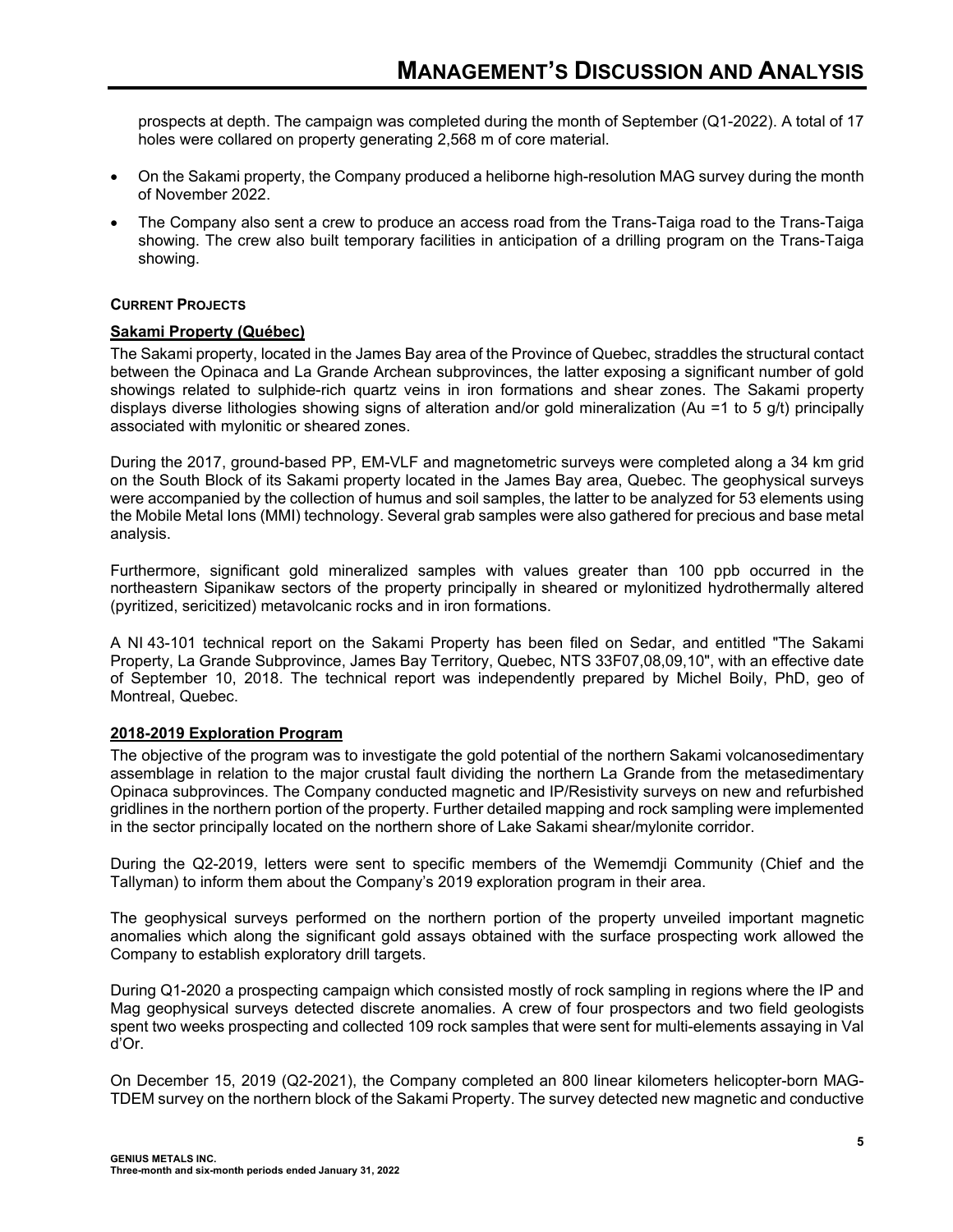anomalies. The survey was completed at a total cost of 100,539\$. Following the preliminary results of the survey, Genius Metals staked an additional 14 claims to extend the property.

#### **2020 Summer exploration campaign**

From May 19th to May 25th (Q4-2020) the Company acquired and added 202 new claims contiguous to its Sakami property located in James-Bay area for the cost of 31,108\$

During the month of August (Q1-2021) the Company launched the first phase of its two-phase exploration campaign on the Sakami property. The main objective was to further investigate the historical gold values of the property but also to unearth new prospective zones on the newly acquired claims through extensive rock sampling. A crew of three geologists, three technicians, a cook, a camp manager and a helicopter pilot were mobilized on the property for 16 days in August. The work enabled the discovery of two new prospective zones on the property that were later named *Lamarche* and *GoldenEye*. The Lamarche zone is currently interpreted as a 500m x 300m shear/deformation corridor which returned values of up to 13 g/t Au accompanied by high Ag, Zn, Cu and Pb concentrations. It is postulated that this structure extends for at least 1.2km. The GoldenEye zone is a 700m x 100m structure which returned up to 2,55 g/t Au exposed near a tonalitic pluton. Both zones remain open in every direction.

During the month of September (Q1-2021) the Company launched the second phase of work on the Sakami property employing a crew who was mobilized for 18 days to further investigate the Lamarche and GoldenEye zones. The Company used a mechanical excavator to strip the overburden on both zones to test the continuity of the mineralization through channel sampling. Many grab samples were also collected on the vicinity of the prospective zones. The results confirmed the extension of the discovery zones by producing channel sample values of 1.71 g/t Au over 1m and 1.01 g/t Au over 1.4m on Lamarche and 1.02 g/t Au over 4.1m on GoldenEye.

#### **2020-2021 Winter exploration campaign**

During the month of December 2020, the Company initiated a line-cutting program in order to establish a new 42 linear kilometers exploration grid on the Lamarche Prospect of the Sakami property. The line cutting-work was completed in early-January. Following the completion of the new exploration grid, the Company initiated and completed a drone-MAG survey on the Lamarche prospect. Furthermore, the Company launched a ground-based IP geophysical survey on the Lamarche prospect. The geophysical work was performed by Géophysique TMC located in Val d'Or, Québec and was completed in February 2021.

During Q2-2021, the Company completed a ground-based IP geophysical survey on the newly established 42km exploration grid on the Lamarche prospect. The geophysical work was performed by Géophysique TMC located in Val d'Or, Québec.

During the month of February 2021 (Q3-2021), the Company completed a ground-based IP geophysical survey as well as a drone-Mag survey on the Lamarche prospect of the Sakami property.

During the month of March 2021 (Q3-2021), the Company began the interpretation of the drone-MAG survey and the IP geophysical survey as part of the planification of the imminent drilling campaign targeting the prospective areas of Lamarche and GoldenEye.

During the month of June 2021 (Q4-2021), the Company completed a prospecting campaign on Sakami with a crew of 8 geologists and technicians accompanied by a camp manager, a cook and a helicopter pilot. The crew collected over 200 samples as part of this prospecting campaign aimed at extending the scope of the Lamarche and GoldenEye prospects at surface and to investigate new areas on the property.

During the month of July 2021 (Q4-2021), the Company launched its 2,000m to 3,000m diamond-drilling campaign focused on the gold-prospective Lamarche and GoldenEye prospects. Drilling targets were defined using the data provided by recently completed mapping, rock sampling, channel sampling and geophysical surveys. The purpose of this campaign was to investigate de Lamarche and GoldenEye prospects at depth. A total of 17 holes were collared on property generating 2,568 m of core material.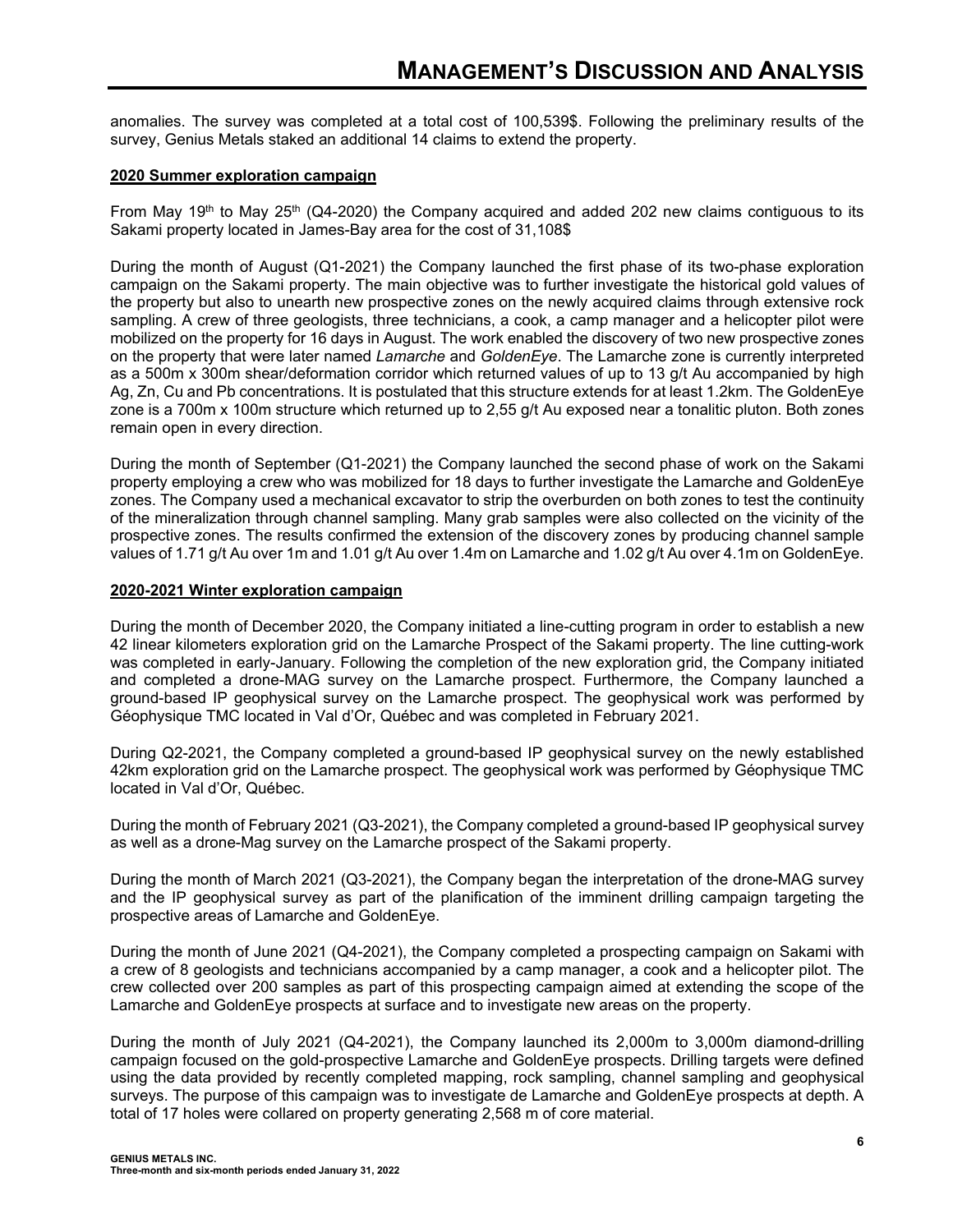- During the month of November 2022, on the Sakami Property, the Company completed a highresolution MAG survey on the 189 claims acquired in the Langelier Complex (see Genius Metals' press release of July 22, 2021) which encompass the Trans-Taiga and Doukha showings. The survey is intended to provide a better understanding of the complex lithology/structure and to serve as a guide for futures exploration work in the area.
- During the month of January 2022 the Company sent a crew on the Sakami property to produce an access road from the Trans-Taiga road to the Trans-Taiga showing. The crew also built temporary facilities in anticipation of a 500m drilling program on the Trans-Taiga showing.

# **Iserhoff Property (Québec)**

On November 2018, the Company purchased a 100% interest in the Iserhoff Property in consideration of the issuance of 500,000 common shares of the Company. The property is subject to a 2% NSR on production, of which half can be bought back for a cash payment of \$1,000,000.

The Iserhoff Property is located in the northern Abitibi Greenstone belt, Quebec in the central and western areas of Bergères Township, about 55 km NNE of Lebel-sur-Quévillion, Québec. The gold property was originally comprised of 29 mining claims totaling 1,621.68 ha or 16.22 km² which were 100% owned by Genius Metals. The property can be accessed by a network of forestry roads some of which join provincial highway 113 connecting Lebel-sur-Quévillion with Chibougamau.

During the month of November 2018 (Q2-2019) the Company staked an additional 22 claims on the property to form a new consolidated block of claims which brings the property to a total of 51 claims.

The property is underlain by highly and multiply deformed Archean intermediate volcanic rocks (andesitedacite) and metasediments (greywacke) metamorphosed to the amphibolite grade. Iserhoff was acquired in view of the encouraging drilling campaign results obtained by O'Brien Gold Mines Limited showing five short DDHs extending for 3.5 km along strike and yielding anomalous gold values at shallow depth (ex: 1.40 g/t @ 8.3 m, 1.24 g/t @ 14.5 m and 1.24 g/t @ 5.9 m) with locally, some associated silver, lead and zinc content. Strong IP anomalies in the central portion of the Iserhoff property are related to narrow (0.5 to 3 m), somewhat discontinuous, bands of massive to semi-massive pyrrhotite and pyrite-rich-rocks which returned low base metal values.

As part of the 2018-2019 exploration campaign, the Company conducted an induced polarization ground-based survey on the Iserhoff Property. The IP survey totaled approximately 26 km.

During the Q2-2019, letters were sent to specific members of the Waswanipi Community (Chief and the Tallyman) to inform about the Company's 2019 exploration program in their area.

During Q1-2020 a prospecting campaign principally consisting of rock sampling in areas of geophysical anomalies was completed. A team composed of a geologist and three prospectors devoted a week to explore the property and a total of 16 grab rock samples were sent for gold assaying in Val d'Or.

On December 5, 2019 (Q2-2020), the Company initiated a 1,000m drilling campaign on the Iserhoff property. The 1,000m drilling contract was given to Roby Drilling in Val d'Or. A crew composed of 2 camp managers, 1 geologist, 4 drillers and 1 foreman was mobilized on site. The drilling work was performed on a 24h/day 7 days/week schedule. The drill core was logged on site and was later sent to Val d'Or for cutting and gold assaying. After 600m of drilling, the Company has to date been unable to reproduce the historical gold values and has suspended drilling while it re-assesses the prospect.

During Q4-2020, the Company chose to abandon 9 of its 51 claims.

#### **Meaghers Gold Property, Nova Scotia**

On September, 2017, Genius announced the staking of 243 new mining claims in Nova Scotia covering an area of 39.3 square kilometres adjacent to Atlantic Gold's most developed resource: the Touquoy gold deposit.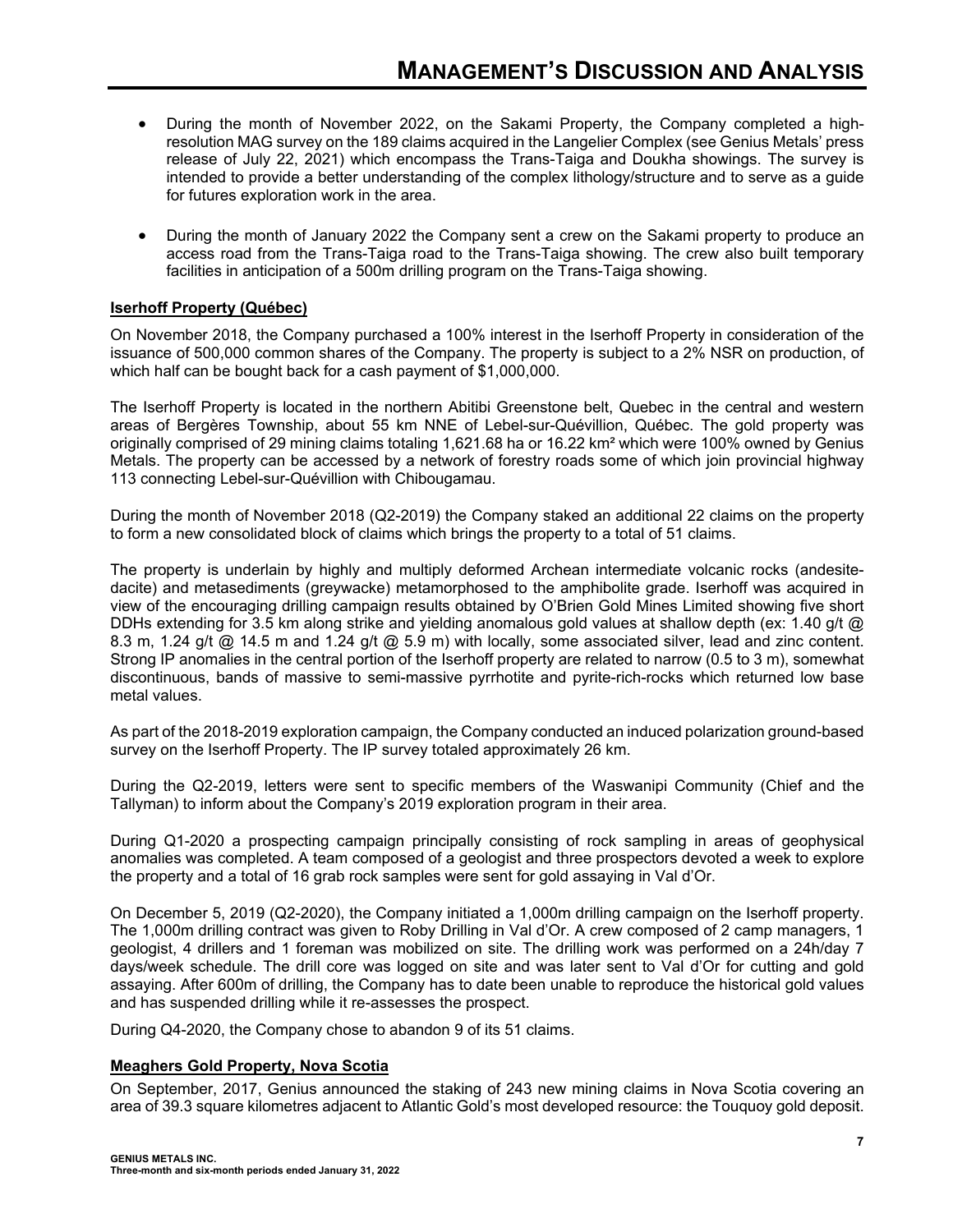The four Atlantic Gold deposits (Atlantic Gold Touquoy Open Pit Mine, Beaver Dam, Fifteen Mile Stream and Cochrane Hills Gold Mines) are associated with a weak aeromagnetic anomaly representing an overturned anticline composed of sedimentary rocks.

Genius staked property contains several gold showings, old exploration works such as the Meaghers Au-As Prospect, several DDHs collared for Au-Pb-Zn exploration and two abandoned gold adits. These gold-bearing structures are all in trend with the magnetic anomaly associated with Atlantic Gold's four deposits. This suggests the extension of the gold mineralized zones is probably hidden under a thick overburden and/or forms deeply buried new mineralization.

The Meaghers property is located in South-Central Nova Scotia. It forms part of the Meguma Terrane and is underlain by folded Cambro-Ordovician age sedimentary sequences of the Meguma Group containing the gold prospective Goldenville Formation. The latter is invaded by Mid-Devonian granitoids.

On August 9, 2018, GENI has filed on SEDAR a National Instrument 43-101 ("NI 43-101") technical report for its Meagher Property located in Nova Scotia. The technical report entitled "The Meaghers Property, Halifax County, Nova Scotia Canada, NTS 11D/14D" dated July 21, 2018. The technical report was independently prepared by Michel Boily, PhD, geo of Montreal, Quebec.

# **2018-2019 Exploration Program**

Starting mid-July 2018, GENI began exploration work on Meaghers. The work consisted of prospecting, geological mapping and rock sampling to generate exploration targets on which to focus more detailed work, such as channel sampling, trenching and geophysics. The objective was to evaluate the gold potential of the Goldenville Formation exposed in the Meaghers property near the contact with Atlantic Gold's mining claims.

Over the course of the 2019 fiscal year, the Company abandoned 42 claims which were located on the southwestern portion of the property. The decision to abandon those claims was justified by the presence of a golf club nearby the Company's claim which renders exploration impossible. The Company also performed 'merging operations' with its claims which brought the total of active and effective claims to 100.

# **Option Agreement**

On December 4, 2019, the Company has entered into an option agreement with MegumaGold Corp. ("MGC"), whereby MGC may earn a 70% interest in the Meaghers Property. Under the terms of the agreement the MGC may earn up to a 70% interest in 6 Genius Metals mineral exploration licences totalling 100 claims (1,620 Hectares) by satisfying the following conditions:

- MGC shall issue to Genius Metals on or before December 18, 2019, 250,000 common shares ("NSAU:CNX").; and
- To earn the initial 49.9% interest, MGC shall, on or before June 4, 2021, incur initial exploration expenses made up of ground surveys to pre-drilling targeting work, totalling at least \$100,000;
- To earn an additional 20.1% interest, MGC shall, within 12 months from the latest date of which MGC satisfies its 49.9% first initial earning, incur, a diamond drilling program on the Property, totalling at least \$150,000; and
- Upon MGC fully exercising the option in its entirety to earn 70% of the Meaghers Property, Genius Metals shall have the option to convert its remaining 30% interest into a 2% net smelter royalty ("NSR"), resulting in MGC owning a 100% interest, and Genius Metals owning a 2% NSR on the Meaghers Property. MGC will have an option to acquire 50% of the 2% NSR for \$1.0 million, leaving Genius Metals with a 1.0% NSR.

#### **A Lake Property (New Brunswick)**

In 2018, Genius Metals has completed due diligence of the Property involving a review of geological information available and of prior exploration work. A visit to the property was conducted by a qualified geologist who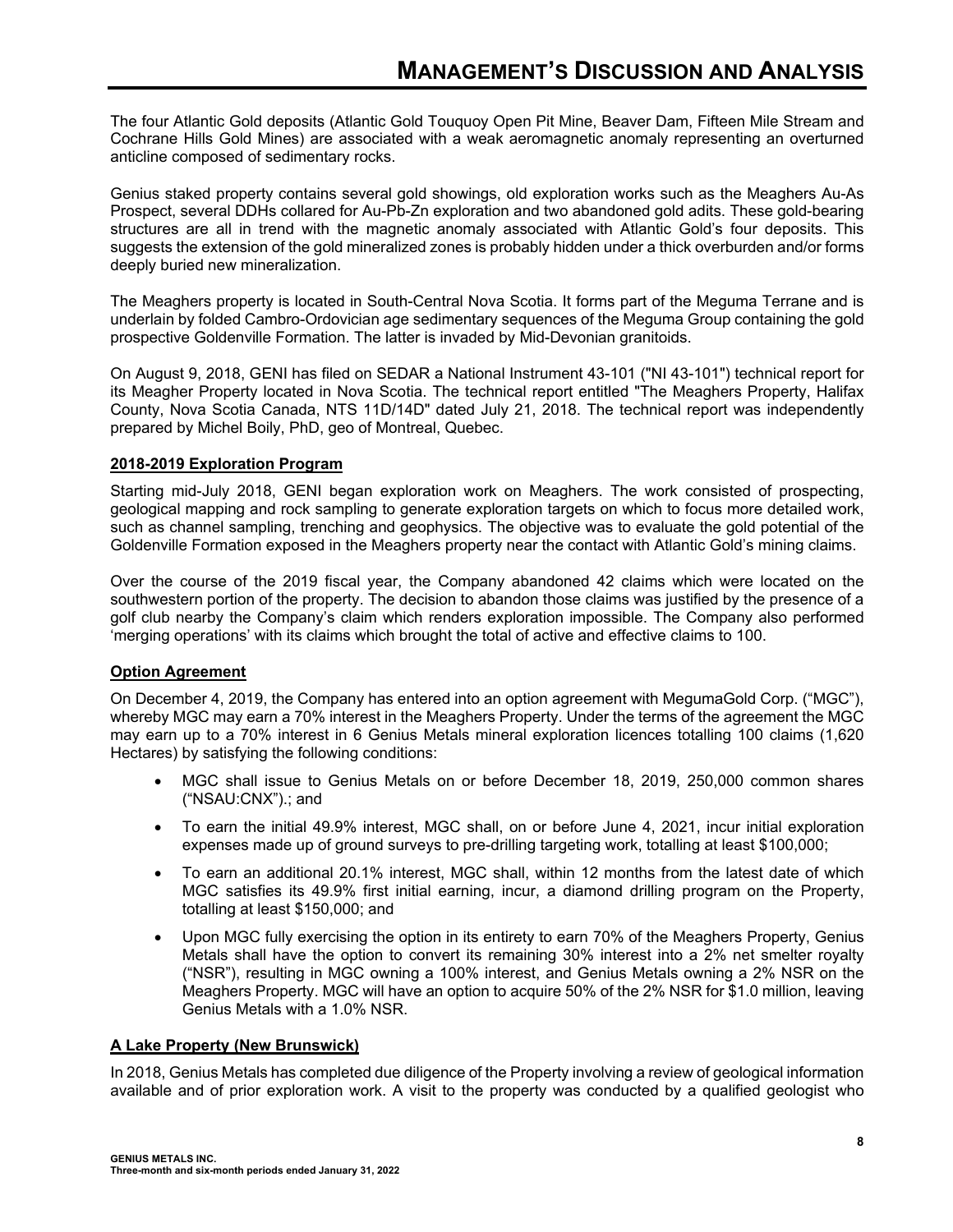collected various copper mineralized samples from float material obtained by trenching. The samples collected were submitted for precious, base and trace element analysis.

The A-Lake property is located in southern New Brunswick within the Charlotte County, NTS map 21G07. It consists of seven claims containing 118 units covering 28.6 km2. The mineralization is found within the Late Devonian Mount Douglas Granite units hosting endogranitic granophile element Sn-, Mo-, Zn-, Bi and U greisen/sheeted veins. The claims are located < 20 km from the W-Mo Mount Pleasant deposit associated with hydrothermally porphyritic granites intruding intracaldera Late Devonian volcanic and sedimentary rocks of the Piskahegan Group.

The property was prospected during the late summer and fall of 2018. A total of 32 mineralized monzogranite rock samples, mostly floats, were recovered from various parts of the property including from one 25 x1 m trench. Assay values reveal 22 samples with significant copper values (0.12-7.96 %), 10 with Pb concentrations  $>$  2600 ppm (0.26-1.43 %) and 11 having Zn values ranging from 0.1 to  $>$  1%. High values of Ag (23-100 ppm), Mo (1990-2880 ppm), W (>200 ppm) are accompanied by anomalous Li, Sn, Bi concentrations as a testimony of the association of the mineralization to the endograntic granophile element type.

At A-lake, the Company interpreted the assay results and began the preparation of exploration work. The Company has also staked a new block of 40 claims contiguous to the northwest limit of the property at a cost of \$900.

During Q3-2019, the Company entered into a services agreement with Geotech to perform a VTEM plus survey on the A-lake property at a cost of \$81,150. Since the Company received 30,000\$ in grant from the NBJMAP to perform the survey, the Company will be credited \$51,150 of work relative to its option agreement with Atlantic Vanadium Corp.

The VTEM survey revealed: a) Magnetic signatures defining different units and contacts in the Mount Douglas Granite (MGD) and probably the presence of a NS-oriented structure, b) elevated and anomalous Th, U, K concentrations associated with highly differentiated and mineralized granitic units of the MGD, c) and/or from a silt-rich till cover rich in U, Th and REE-bearing minerals related to a NW-SE glacial dispersion. A prospecting campaign which includes a geochemical till survey will be conducted over the 2020 fiscal year.

During Q1-2020, the Company carried out prospection work consisting of till sampling on the property. The samples were analyzed with a handheld XRF spectrometer to locate soil anomalies in base and granophile elements.

During Q2-2020. Thirteen Cu and Zn-mineralized granitic samples collected from the granophile-mineralized Mount Douglas Granite (MDG) were reanalyzed by the peroxide fusion method and showed Sn concentrations 10 to 100 X higher than previously obtained by the 4-acids method. The average concentration now reaches  $0.30\pm0.44$  SnO<sub>2</sub> %, with high values of 0.95, 0.92 and >1.27 SnO<sub>2</sub> % respectively. The entirety of the collected samples from A- Lake will thus be reanalyzed by the peroxide fusion method. Comparison with the major and trace element concentrations of fresh granites and mineralized/altered samples have shown considerable K, Na and Si depletion. Consequently, the chemical composition of the MGD rocks especially the K/Th and Na/Th ratios are viewed as pathfinder elements of the mineralization. Genius will carry out further field work to find the source of the mineralized float material guided by the mapping of the A-Lake area (Billiton 1983) that discovered several un-sampled greisen veins on mountain tops. A NS-oriented fault or contact expressed by a strong magnetic contrast could be related to the granophile mineralization.

During the month of October (Q1-2021) the Company launched an exploration campaign on the A-Lake property which entailed the completion of a 25km IP survey and till sampling. The objective of the IP survey was to further investigate a NS-oriented fault or contact expressed by a strong magnetic contrast discovered by the 2019 VTEM airborne survey, by cutting IP lines perpendicular to the contact. Vickers Geophysics from New-Brunswick carried out the IP survey. Furthermore, a geologist and two prospectors spent two weeks on the property to conduct a till sampling campaign to establish glacial dispersion trends and extract Heavy Metal Concentrates that could lead to Sn-Cu-Zn mineralized bodies.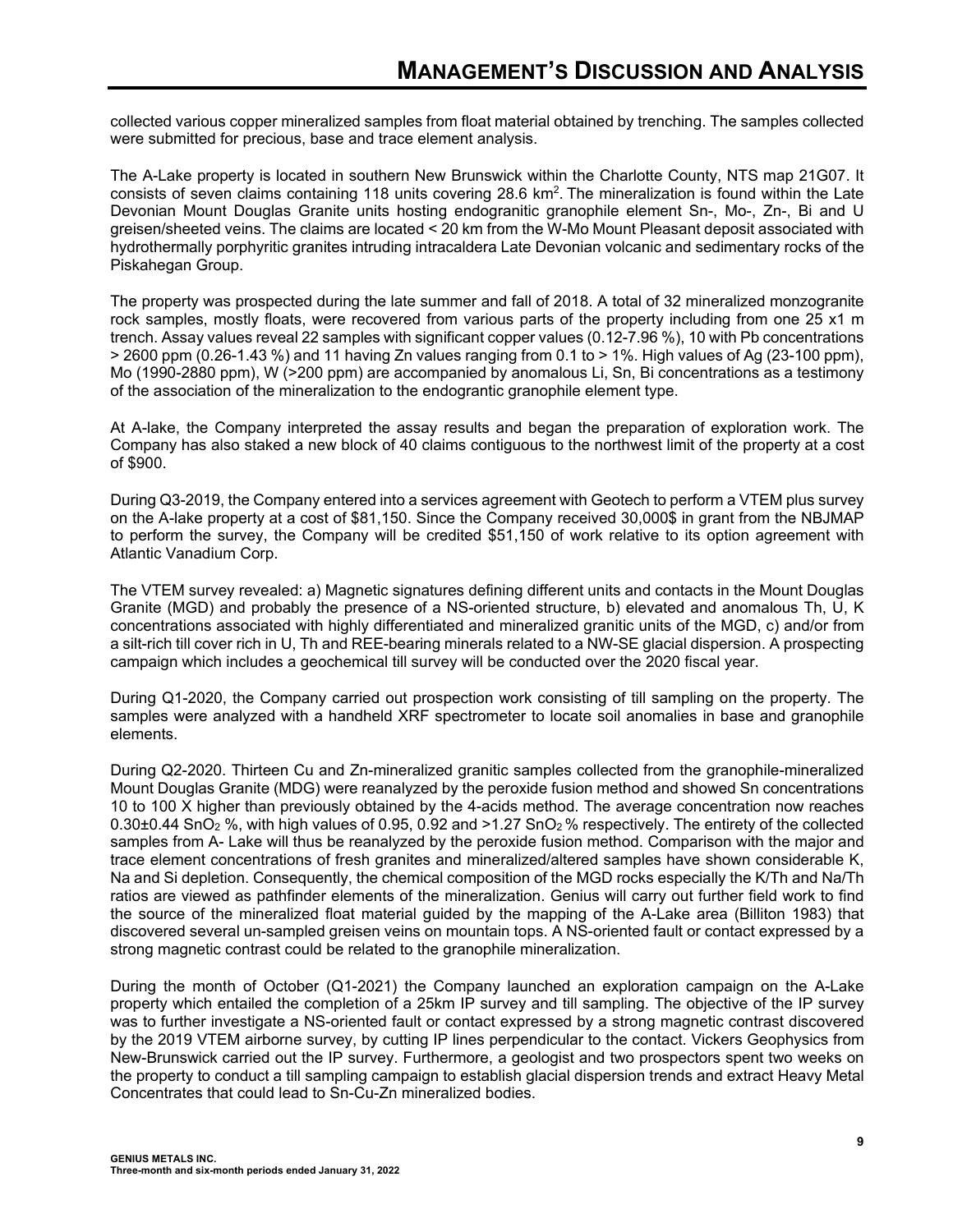During the month of October 2020, the Company launched an exploration campaign on the A-Lake property which entailed the completion of a 25km IP survey and till sampling. The objective of the IP survey was to further investigate a NS-oriented fault or contact expressed by a strong magnetic contrast discovered by the 2019 VTEM airborne survey, by cutting IP lines perpendicular to the contact. Vickers Geophysics from New-Brunswick carried out the IP survey. Furthermore, a geologist and two prospectors spent two weeks on the property to conduct a till sampling campaign to establish glacial dispersion trends and extract Heavy Metal Concentrates that could lead to Sn-Cu-Zn mineralized bodies.

During the month of May 2021 (Q4-2021), the Company completed a prospecting campaign on the A-Lake property aimed at following-up on the IP geophysical survey recently completed. Two prospectors spent two weeks collecting rock samples in areas where IP anomalies were detected with the geophysical survey recently completed.

# **KM 381 Lithium Project**

The KM 381 project consists of 29 mining claims totaling 1,621.68 ha or 16.22 km².The project is less than two km east of James Bay Lithium deposit.

The property lies within the Middle and Lower Eastmain River Greenstone Belt on the James Bay Territory (2705-2752 Ma). The GB is composed of Archean volcano-sedimentary assemblages metamorphosed to the amphibolite facies and exposing rocks from komatiitic flows to rhyolites with various sedimentary assemblages present. The Eastmain River Greenstone Belt is overlain by the Auclair Formation paragneiss (Nemiscau and Opinaca basins). Several plutons ranging from tonalitic to monzogranitic compositions intruded the volcanosedimentary rocks (2747-2697 Ma). James Bay Lithium deposit deposit (40.8 Mt @1.40% Li20 as Indicated Resource) consists of granitic pegmatite dykes of albite and spodumene. These pegmatite sykes are classified under the rare earth elements (Li-Cs-Ta) type . They form a local group of dykes intruted in paragneiss of the Auclair Formation.

During Q-3 2019, the Company contacted Galaxy Lithium, which holds a world-class lithium deposit near the Company's claims to enquire about a possible joint-venture deal to conduct advancement work on the property. Negotiations have not yet begun between the two companies.

# **Dissimieux Lake**

The Project consists of 15 claims covering 8.4  $km^2$ , and is accessible via Provincial Highway #138 from Forestville, then driving northward on Highway #385 to Labrieville, and from there using a network of secondary gravel forestry roads to reach the east-southeast shore of Dissimieux Lake. The Property hosts titaniumphosphate (ilmenite-apatite) mineralization located near the southern margin of the La Blache Anorthositic Complex (the "LBAC"). The LBAC is elongated in a northeast-southwest direction and is 15 to 25 km wide over 60 km. It was emplaced into a highly metamorphosed and folded package of steeply dipping, N-NE dipping paragneiss and amphibolites of the Grenville Geological Province. The Property is dominated by steep hills, with elevations ranging from 435 m to 700 m above sea level.

These claims are in good standing and remain an integral part of the assets of the Company.

# **Blockhouse Gold and other (Nova Scotia)**

Nova Scotia properties originally consisted of the following: Blockhouse Gold NS, Dares Lake NS, Kemptville NS, Chocolate Lake NS and Gold River NS. The properties are subject to a 1.5% NSR of which two-thirds (2/3) may be purchased at any time by the Company for \$1,000,000. The majority of the Property lies within NTS area 21A and the land package includes 14 licenses comprised of 107 claims covering approximately 1,733 hectares  $(17.33 \text{ km}^2)$ .

There are several documented gold bearing veins on the Blockhouse Property, most notably the Prest Vein that saw limited underground (narrow vein) production in the late 1800s up until the early 1930s. This property was revisited in the 1980s when 10 diamond drill holes were completed, testing near surface potential of the property. The drill results and historical mining results are documented in a 1989 drill summary report by James E. Tilsley & Associates Ltd. (filed as an assessment report AR 89-105 with the Nova Scotia DNR) where it is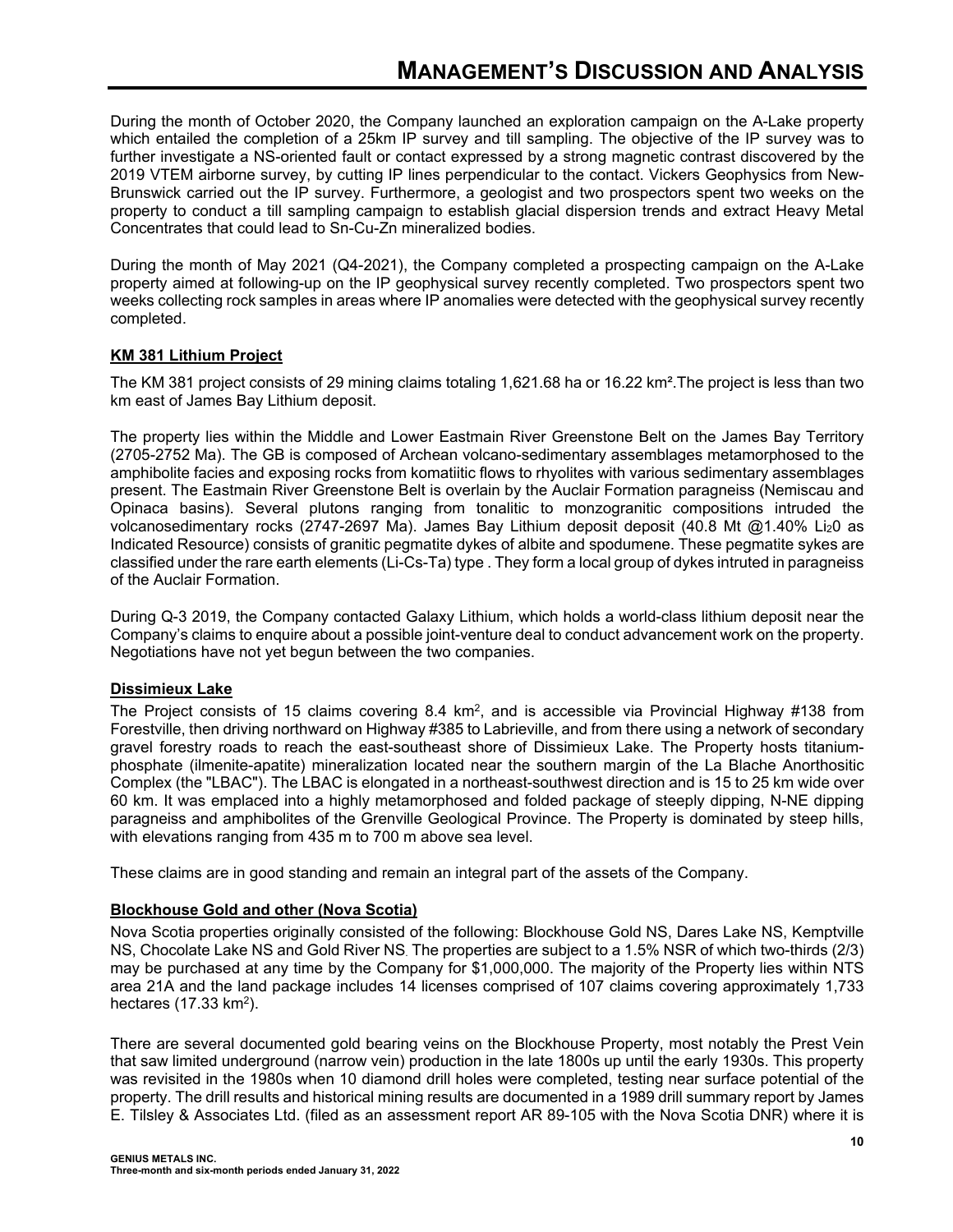reported that 3,500 ounces of gold was recovered from 6,200 tons of mined and milled material from underground workings between the surface and 90 meters depth. It is further reported that most of the gold was recovered from the fissure vein that was within a very dark arenaceous slate horizon, they refer to this production area as the "Prest Shoot". Historical records on file with Nova Scotia Department of Natural Resources indicate that the Prest Shoot accounted for 2,043 tons of mill feed between 1896 and 1935, yielding 3,259 ounces of gold for an average grade of 1.59 ounces per ton (49.6 g/t). The width of the Prest Vein within the historically mined shoot is reported to average 0.25 meters (range of 0.15 to 0.61 m) and the wall rock where sampled is reported to average 0.085 ounces per ton (2.9 g/t), however there was insufficient sample data to determine how extensive the gold mineralization is within the host wall rock. Underground mapping and sampling of the 60-metre level occurred in the late 1930s, the Prest Shoot as described was traced for 138 metres in the north drift and averaged 0.35 metres in width with an average gold content of 0.37 ounces per ton.

There are also three other saddle type veins within the Blockhouse property, the Thompson Vein, the Centre Vein and the East Vein (aka Laxer vein). Samples of the Thompson and East vein have reportedly assayed in the order of 0.02 to 0.5 ounces per ton, the Centre vein has yet to be reported to contain gold. There was no underground work reported on these three veins.

The Blockhouse Property (and the nearby Dares Lake Property) are underlain by metasedimentary rocks of the Meguma Series, the Goldenville Group (formerly Formation) is composed of arkosic quartzites and interbedded shales, it in turn is overlain by the Halifax Group (formerly Formation) that consists of a series of slates and shales, with a predominance of quartzite near the base.

On Blockhouse, the property is composed of a system of mineralized veins, the property consists of many claim blocks, one of which covers the Prest Vein. During the fiscal year 2019, the Company chose to abandon 14 of the 40 claims which are located the farthest from the Prest Vein and were historically deemed exploration/secondary targets. The Company kept a core of 26 claims in good standing.

During the month of December 2020, the Company conducted a two-day till sampling campaign on its Chocolate Lake property located in Nova-Scotia. The Company also produced a work report on its Kemptville property (Nova-Scotia) based on the 2018 geophysical airborne survey completed by Atlantic Corporation (now St. Barbara Ltd.). The till sampling and the work report were produced by AMK Geoscience based in Nova-Scotia. The Company will use the work credits on those two properties to renew the property claims.

# **QUALIFIED PERSONS**

Dr. Michel Boily P.Geo, is the qualified person under NI 43-101 who has reviewed and approved the technical information contained in this document.

# **FINANCIAL INFORMATION**

# **Functional and presentation currency**

These selected quarterly financial information and other financial information are presented in Canadian dollars, the Company's functional currency.

# **IFRS Accounting policies**

The Company's significant accounting policies under IFRS are disclosed in Note 5 in the audited annual financial statements for the year ended July 31, 2021.

# **Use of estimates and judgements**

Please refer to Note 3.5 of the audited annual financial statements for the year ended July 31, 2021 for an extended description of the information concerning the Company's significant judgments, estimates and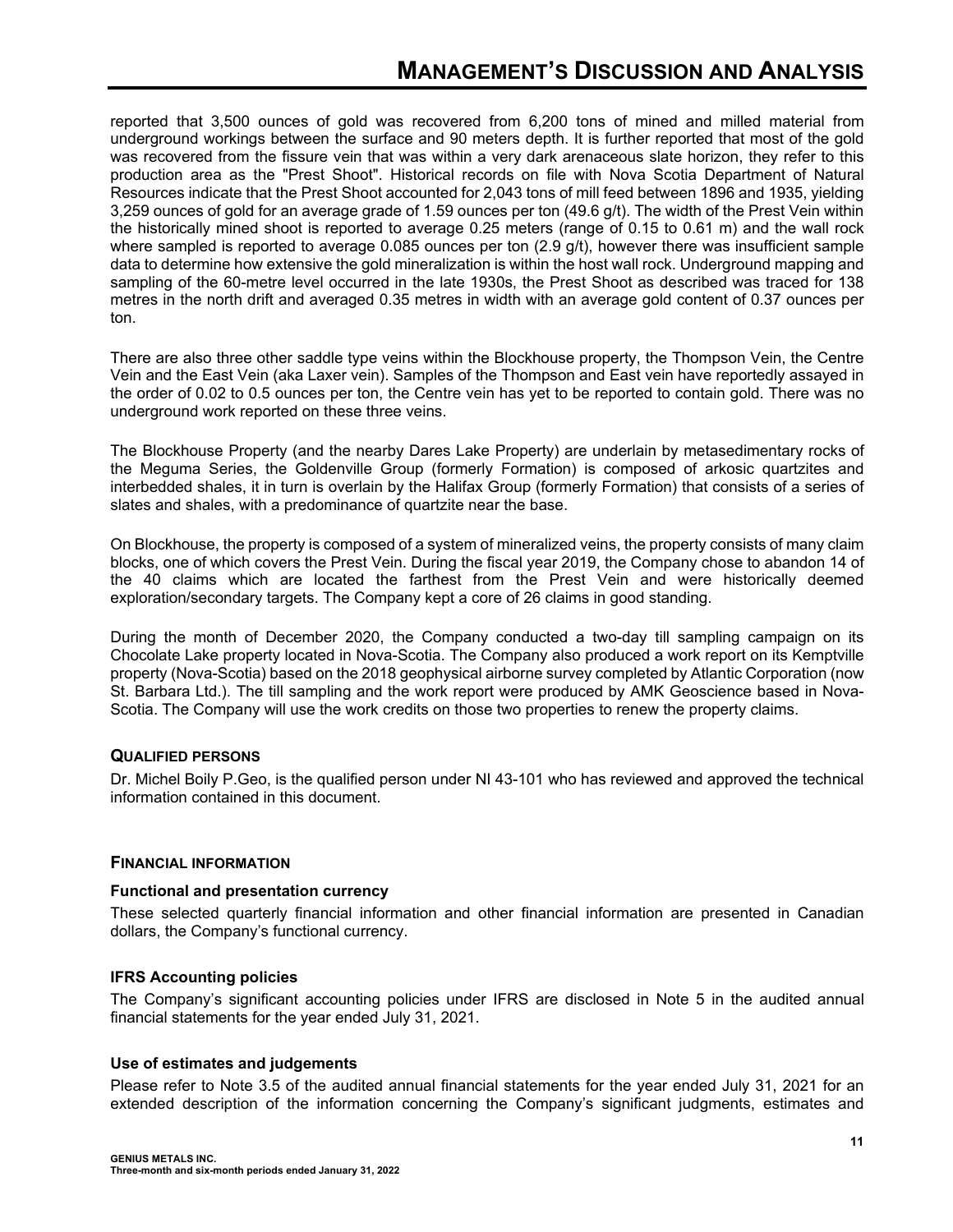assumptions that have the most significant effect on the recognition and measurement of assets, liabilities, income and expenses.

#### **Changes in accounting policies**

The Company's changes to accounting policies are disclosed in Note 4.1 in the condensed interim financial statements for the three-month and six-month periods ended January 31, 2022.

#### **Reporting global event**

Since the beginning of March 2020, the outbreak of the novel strain of coronavirus, specifically identified as "COVID-19", has resulted in governments worldwide enacting emergency measures to combat the spread of the virus. These circumstances have increased business uncertainties and have heightened risk levels to operating businesses.

The Company shut down site activities on March 13, 2020 in accordance with provincial requirements as issued by Québec Government and Health Canada/Santé Québec. The Company re-commenced on-site activities in July 2020 and is continuing to further the Company's objectives during this uncertain and rapidly evolving time and is following the recommendations of Québec Government and Health Canada/Santé Québec. It is not possible to reliably estimate the length and severity of these developments and the potential impact on the financial results and condition of the Company and its operations in future periods.

The Company has put in place a rigorous protocol, in accordance with INSPQ (Institut national de santé publique du Québec) and CNESST (Commission des normes, de l'équité, de la santé et de la sécurité du travail) guidelines, to ensure the protection of all stakeholders in the region in the context of the COVID-19 pandemic. There was no material impact on the Company's operations at the date of these financial statements identified by management.

To help companies mitigate the negative effects of the COVID-19 pandemic, Canada Revenue has extended by 12 months the deadlines for eligible exploration and evaluation expenses incurred in connection with flowthrough financing completed in 2019 and 2020 This means that the original deadlines of December 31, 2020 and 2021 for funding concluded in 2019 and 2020 respectively, have been postponed to December 31, 2021 and 2022.

#### **New standards and interpretations that have not yet been adopted**

The information is provided in Note 4.2 of the condensed interim financial statements for the three-month and six-month periods ended January 31, 2022.

# **Dividends**

Since its incorporation, the Company has not paid any cash dividends on its outstanding common shares. Any future dividend payment will depend on the Company's financial needs to fund its exploration programs and its future growth, and any other factor that the Board may deem necessary to consider. It is highly unlikely that any dividends will be paid in the near future.

#### **SELECTED QUARTERLY FINANCIAL INFORMATION**

Genius Metals anticipates that the quarterly and annual results of operations will primarily be impacted for the near future by several factors, including the timing and efforts of the exploration's expenditures and efforts related to the development of the Company. Due to these fluctuations, the Company believes that the quarterto-quarter and the year-to-year comparisons of the operating results may not be a good indication of its future performance.

The following selected quarterly financial information is derived from our unaudited condensed interim financial statements.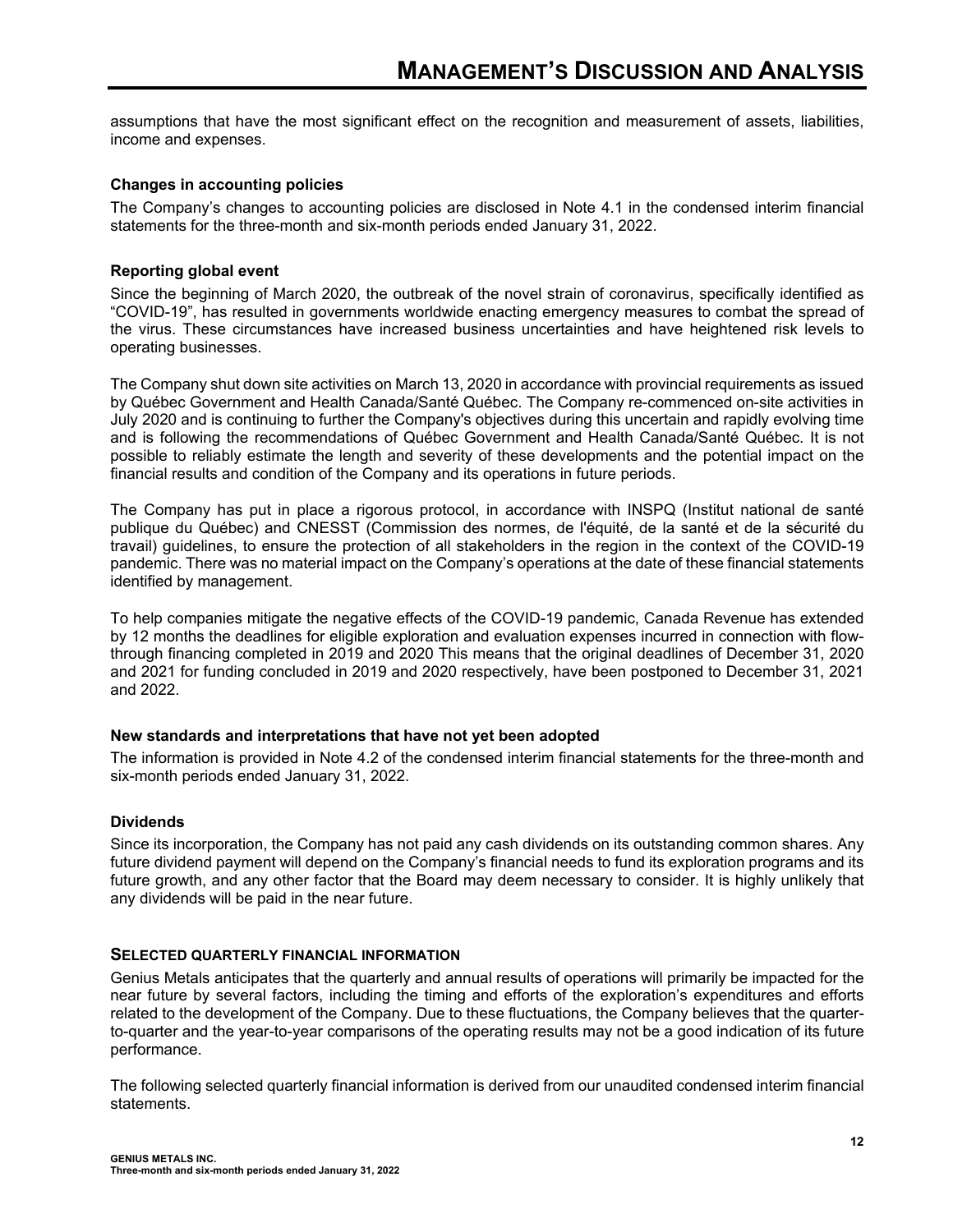#### **GENIUS METALS INC.**

**SELECTED QUARTERLY FINANCIAL INFORMATION**

|                                                                               |                | 2022           |           |                |                | 2021                     |                | 2020      |
|-------------------------------------------------------------------------------|----------------|----------------|-----------|----------------|----------------|--------------------------|----------------|-----------|
|                                                                               | Q <sub>2</sub> | Q <sub>1</sub> | Q4        | Q3             | Q <sub>2</sub> | Q1                       | Q4             | Q3        |
| STATEMENTS OF LOSS AND COMPREHENSIVE LOSS                                     | \$             | \$             | \$        | s              | \$             | s                        | \$             | \$        |
| General and administrative expenses:                                          |                |                |           |                |                |                          |                |           |
| Salaries and employee benefit expense                                         | 92,958         | 67,286         | 63.161    | 59,049         | 63,573         | 58,647                   | 33,647         | 44.776    |
| Management and consulting fees                                                | 67,857         | 46,858         | 39,859    | 39,161         | 39,182         | 42,890                   | 42,278         | 39,148    |
| Travel, promotion and marketing                                               | 90,150         | 117,542        | 27,790    | 23,711         | 67,217         | 30,803                   | 7,391          | 12,564    |
| Registration, listing fees and shareholders information                       | 31,237         | 93,477         | 46,498    | 5,941          | 27,982         | 8,011                    | 6,068          | 7,552     |
| Professional fees                                                             | 29,679         | 54,883         | 8,474     | 3,797          |                |                          |                | 7,891     |
|                                                                               |                |                |           |                | 46,907         | 27,113                   | 1,924          |           |
| Supplies and office expenses                                                  | 15,692         | 10,614         | 12,751    | 12,529         | 16,006         | 9,271                    | 10,738         | 9,255     |
| Share-based compensation                                                      | 35,239         | 207,518        |           |                | $\overline{a}$ | 174,610                  |                |           |
| Write-down of mining properties                                               | 5,023          | L,             | 302,249   | 2,907          | ÷              | $\overline{\phantom{a}}$ | 22,511         | 12,424    |
| Write-down of exploration and evaluation assets                               | 10,573         | $\overline{a}$ | 93,949    | 5,843          | ÷              | $\overline{\phantom{a}}$ | 59,357         |           |
| Part XII.6 tax                                                                |                | $\overline{a}$ |           | $\overline{a}$ | (3,738)        | 1,252                    | 564            | 1,926     |
| Depreciation of property and equipment                                        | 597            | 557            | 453       | 439            | 453            | 453                      | 453            | 444       |
|                                                                               | 379,005        | 598.735        | 595.184   | 153,377        | 257.582        | 353,050                  | 184,931        | 135.980   |
| Other expenses (revenues):                                                    |                |                |           |                |                |                          |                |           |
| Gain on settlement/adjustment of trade accounts payable and other liabilities |                | (212, 239)     |           |                |                |                          |                |           |
| Write-off of payables                                                         |                | $\blacksquare$ |           | $\overline{a}$ |                |                          |                |           |
| Finance expense                                                               | 2,063          | 2,432          | 1,798     | 1,643          | 1,771          | 1,587                    | 1,201          | 736       |
| Change in fair value of marketable securities                                 | 1,250          | 2,500          | 7,500     | 3,750          | 1.875          | 3,750                    | (1,250)        | 1,875     |
| Government assistance                                                         |                | $\overline{a}$ |           | (12, 170)      | ÷              |                          | (19, 299)      |           |
| Exchange loss                                                                 | (4)            | 471            | (1)       | 4              | 6              | 133                      | 5              | (7)       |
|                                                                               | 3,309          | (206, 836)     | 9,297     | (6, 773)       | 3,652          | 5,470                    | (19, 343)      | 2.604     |
| Income tax recovery (expense)                                                 | 26,731         | 11,672         | (9, 321)  | 3,579          | 53,081         | 34,891                   | 8,774          | 830       |
| Net loss and comprehensive loss                                               | 355,583        | 380,227        | 613,802   | 143,025        | 208,153        | 323,629                  | 156,814        | 137,754   |
| Basic and diluted loss per share:                                             | 0.01           | 0.01           | 0.02      | 0.01           | 0.01           | 0.01                     | 0.01           | 0.01      |
|                                                                               |                | 2022           |           |                |                | 2021                     |                | 2020      |
|                                                                               | Q <sub>2</sub> | Q1             | Q4        | Q3             | Q <sub>2</sub> | Q1                       | Q4             | Q3        |
|                                                                               | \$             | \$             | \$        | s              | \$             | \$                       | \$             | s         |
| <b>STATEMENTS OF FINANCIAL POSITION</b>                                       |                |                |           |                |                |                          |                |           |
| Cash and cash equivalents                                                     | 1,332,035      | 1,644,829      | 315,679   | 647,519        | 476,329        | 142,803                  | 405,380        | 34,049    |
| Other receivables                                                             | 722,586        | 807.890        | 532,637   | 222.207        | 172,111        | 150,528                  | 31.327         | 12,583    |
| Deposits related to exploration and evaluation activities                     |                | $\blacksquare$ | 260,000   | $\overline{a}$ | $\overline{a}$ | $\overline{a}$           | $\overline{a}$ |           |
| Mining properties                                                             | 1,247,032      | 1.251.886      | 1,235,694 | 1,494,879      | 1.457.885      | 1,465,964                | 1,434,790      | 1.423.111 |
| Exploration and evaluation assets                                             | 2,589,839      | 2,394,471      | 2,052,026 | 1,748,711      | 1,711,229      | 1,462,481                | 990,764        | 925,561   |
| <b>Total assets</b>                                                           | 5,966,781      | 6,193,823      | 4,463,372 | 4,180,431      | 3,876,885      | 3,279,651                | 2,906,673      | 2,444,059 |
| <b>Total current liabilities</b>                                              | 298,525        | 206,441        | 972,336   | 307,118        | 573,193        | 536,570                  | 630,775        | 418,884   |
| Loan                                                                          | 35,198         | 33,980         | 32,803    | 31,666         | 22,954         | 22,159                   | 21,393         |           |
| Equity                                                                        | 5,633,058      | 5,953,402      | 3,458,233 | 3,841,647      | 3,280,738      | 2,720,922                | 2,254,505      | 2.025.175 |
|                                                                               |                |                |           |                |                |                          |                |           |

The net loss and comprehensive loss of \$355,583 for Q2-2022 is mainly attributable to general and administrative expenses of \$343,766 net of share-based compensation of \$35,239.

The net loss and comprehensive loss of \$380,227 for Q1-2022 is mainly attributable to a gain on settlement/adjustment of trade accounts payable and other liabilities of \$212,239, offset by share-based compensation of \$207,518, and combined with general and administrative expenses of \$391,217 net of sharebased compensation of \$207,518.

The net loss and comprehensive loss of \$323,629 for Q1-2021 is mainly attributable to the grant of 1,150,000 share options to directors, officers, members of the technical committee, consultants and employees which the fair value was estimated at \$174,610.

The net loss and comprehensive loss of \$613,802 for Q4-2021 is mainly attributable to a significant write-down of mining properties of \$302,249 and a write-down of exploration and evaluation assets of \$93,949.

The net loss and comprehensive loss of \$323,629 for Q1-2021 is mainly attributable to the grant of 1,150,000 share options to directors, officers, members of the technical committee, consultants and employees which the fair value was estimated at \$174,610.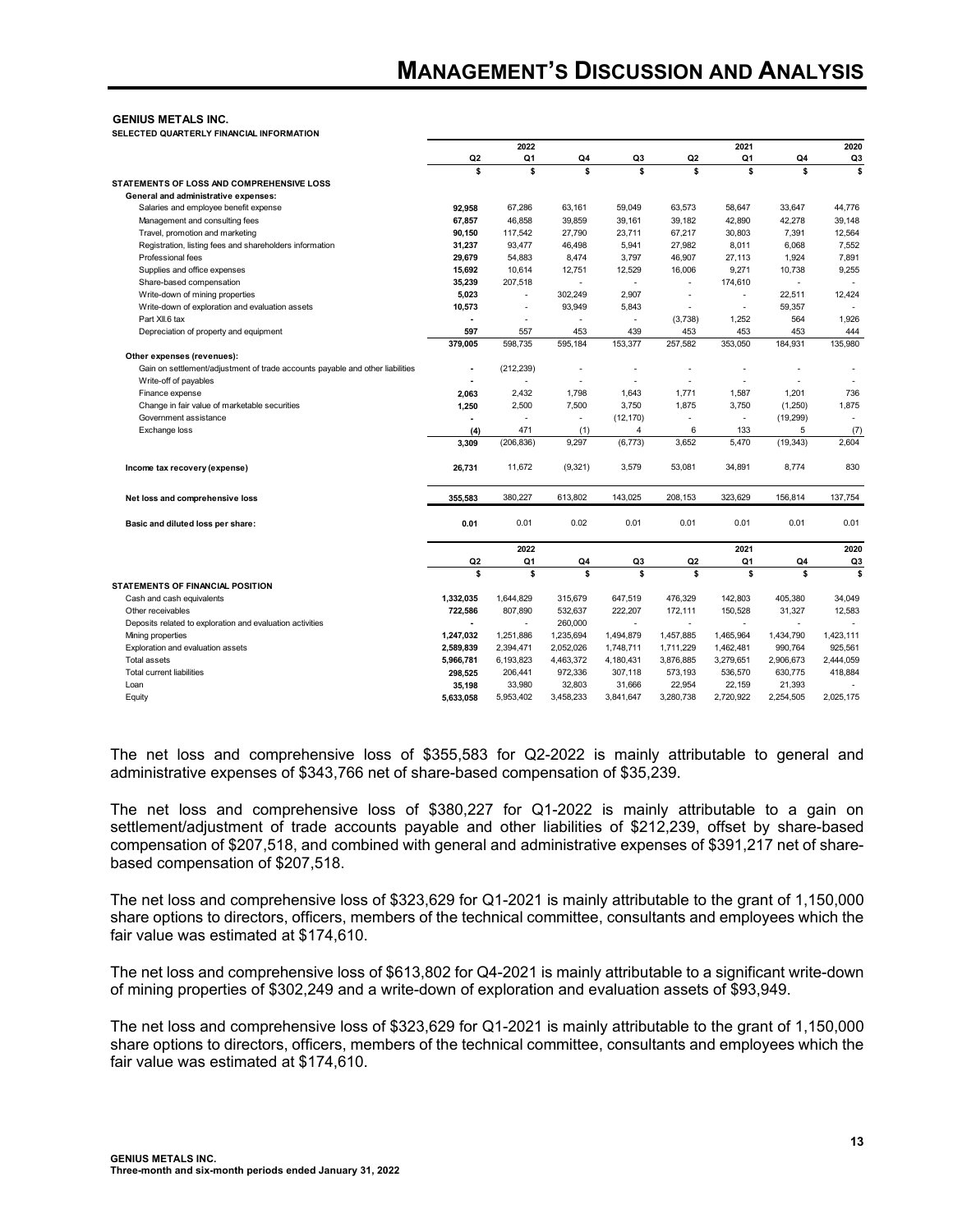#### **Results of operations for the three-month period ended January 31, 2022 (Q2-2022)**

#### *Net loss and comprehensive loss*

The basic and diluted loss per share for the three-month period ended January 31, 2022 is \$0.01 as compared to \$0.01 for the three-month period ended January 31, 2021.

During Q2-2022, the Company realized a net loss and comprehensive loss of \$355,583 as compared to a net loss and comprehensive loss of \$208,153 for Q2-2021. The increase of \$147,430 for Q2-2022 as compared to Q2-2021 in net loss and comprehensive loss is mostly attributable to an increase of \$121,423 in general and administrative expenses (\$379,005 for Q2-2022 compared to \$257,582 for Q2-2021).

#### *General and administrative expenses*

During Q2-2022, general and administrative expenses were \$379,005 as compared to general and administrative expenses of \$257,582 for Q2-2021. The increase of \$121,423 in general and administrative expenses is mostly attributable to an increase of \$22,933 in travel, promotion and marketing due to the effort of increasing the promotion of the Company (\$90,150 for Q2-2022 compared to \$67,217 for Q2-2021) combined with an increase of \$29,385 in salaries and employee benefit expense mainly due to bonuses of \$20,000 (\$92,958 for Q2-2022 compared to \$63,573 for Q2-2021), an increase of \$35,239 in share-based compensation (\$35,239 for Q2-2022 compared to \$Nil for Q2-2021), and an increase of \$28,675 in management and consulting fees due to bonuses of \$23,000 (\$67,857 for Q2-2022 compared to \$39,182 for Q2-2021).

#### *Other expenses (revenues)*

During Q2-2022, other expenses were \$3,309 as compared to other expenses of \$3,652 for Q2-2021. No major changes to report.

#### *Income tax recovery*

The income tax recovery is the result of the amortization of the other liability related to flow-through financings. The obligation is reversed with a corresponding income tax recovery recorded as the exploration and evaluation expenditures are incurred.

During Q2-2022, the income tax recovery was \$26,731 compared to income tax recovery of \$53,081 for Q2- 2021 (\$187,110 eligible exploration and evaluation expenditures incurred during Q2-2022 as compared to \$152,680 eligible exploration and evaluation expenditures incurred during Q2-2021).

# **Results of operations for the six-month period ended January 31, 2022 (YTD-2022)**

#### *Net loss and comprehensive loss*

The basic and diluted loss per share for the six-month period ended January 31, 2022 is \$0.02 as compared to \$0.02 for the six-month period ended January 31, 2021.

During YTD-2022, the Company realized a net loss and comprehensive loss of \$735,810 as compared to a net loss and comprehensive loss of \$531,782 for YTD-2021. The increase of \$204,028 for YTD-2022 as compared to YTD-2021 in net loss and comprehensive loss is mostly attributable to an increase of \$367,108 in general and administrative expenses (\$977,740 for YTD-2022 compared to \$610,632 for YTD-2021) offset by gain on settlement/adjustment of trade accounts payable and other liabilities of \$212,239 for YTD-2022 (\$212,239 for YTD-2022 compared to \$Nil for YTD-2021).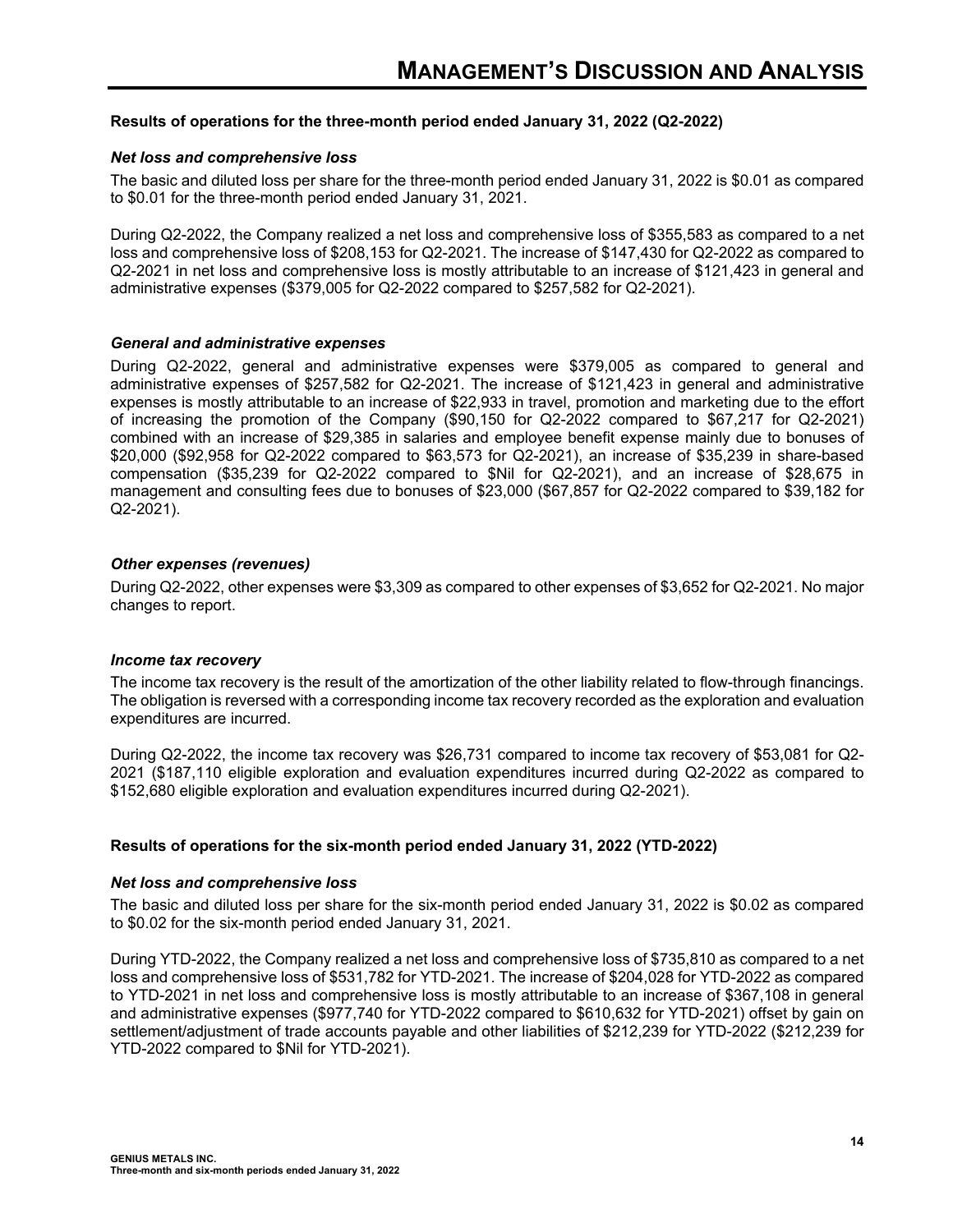#### *General and administrative expenses*

During YTD-2022, general and administrative expenses were \$977,740 as compared to general and administrative expenses of \$610,632 for YTD-2021. The increase of \$367,108 in general and administrative expenses is mostly attributable to an increase of \$109,672 in travel, promotion and marketing due to the effort of increasing the promotion of the Company (\$207,692 for YTD-2022 compared to \$98,020 for YTD-2021) combined with an increase of \$38,024 in salaries and employee benefit expense mainly due to bonuses of \$20,000 (\$160,244 for YTD-2022 compared to \$122,220 for YTD-2021), an increase of \$68,147 in share-based compensation (\$242,757 for YTD-2022 compared to \$174,610 for YTD-2021), and an increase of \$88,721 in registration, listing fees and shareholders information expenses due to the cost legal and administrative fees related to the listing of the Company's stock on the TSX Venture (\$124,714 for YTD-2022 compared to \$35,993 for YTD-2021).

#### *Other expenses (revenues)*

During YTD-2022, other revenues were \$203,527 as compared to other expenses of \$9,122 for YTD-2021. The increase of \$212,649 in other revenues is mostly attributable to an increase of \$212,239 in gain on settlement/adjustment of trade accounts payable and other liabilities (\$212,239 for YTD-2022 compared to \$Nil for YTD-2021).

#### *Income tax recovery*

The income tax recovery is the result of the amortization of the other liability related to flow-through financings. The obligation is reversed with a corresponding income tax recovery recorded as the exploration and evaluation expenditures are incurred.

During YTD-2022, the income tax recovery was \$38,403 compared to income tax recovery of \$87,972 for YTD-2021 (\$268,828 eligible exploration and evaluation expenditures incurred during YTD-2022 as compared to \$426,361 eligible exploration and evaluation expenditures incurred during YTD-2021).

# **CASH FLOWS**

#### **Cash flows used for operating activities**

Cash flows used for operating activities were \$852,060 during the YTD-2022, an increase of \$272.338 as compared to cash flows of \$579,722 used for operating activities during YTD-2021. The increase of \$272,338 in cash flows used for operating activities is mostly explained by an increase of \$277,573 in cash flows used for operating activities before changes in working capital (negative cash flows of \$714,625 for YTD-2022 as compared to negative cash flows of \$437,052 for YTD-2021) combined with a decrease of \$5,235 in cash flows from change in working capital items (negative cash flows of \$137,435 for YTD-2022 as compared to negative cashflows of \$142,670 for YTD-2021).

# **Cash flows from financing activities**

Cash flows from financing activities were \$2,779,158 during YTD-2022, an increase of \$1,348,015 as compared to cash flows of \$1,431,143 from financing activities during YTD-2021. The increase of \$1,348,015 is mostly attributable to the proceeds from private placements of \$2,895,140 raised during YTD-2022 as compared to proceeds from private placements of \$1,458,647 raised during YTD-2021.

#### **Cash flows used for investing activities**

Cash flows used for investing activities were \$910,742 during YTD-2022, an increase of 130,270 as compared to cash flows of \$780,472 used for investing activities during YTD-2021. The increase is mostly attributable to an increase of \$412,428 in the exploration and evaluation assets in YTD-2022 compared to YTD-2021 (\$1,134,003 for YTD-2022 compared to \$721,575 for YTD-2021) offset by a decrease of \$260,000 in deposits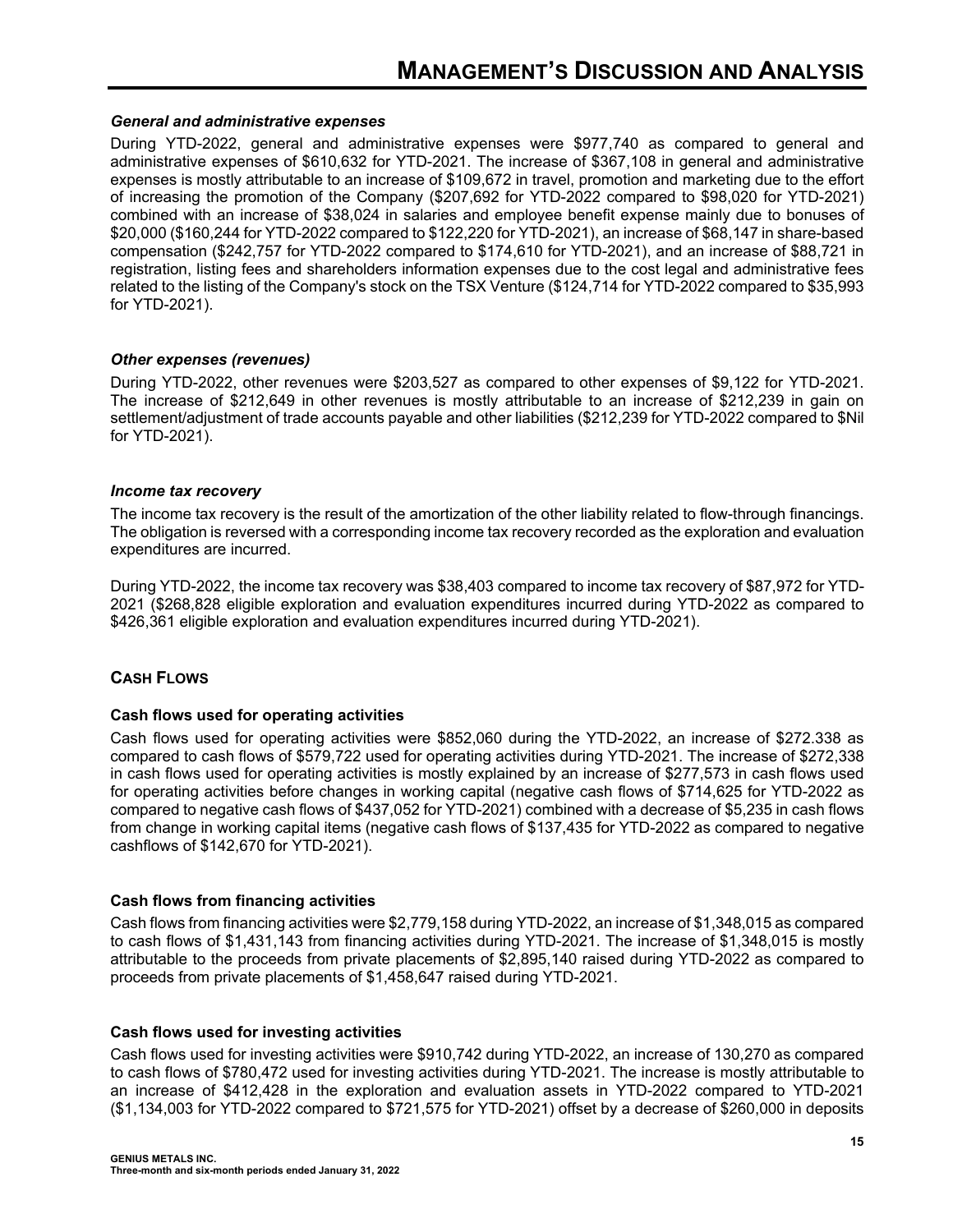related to exploration and evaluation activities in YTD-2022 (\$260,000 for YTD-2022 compared to \$Nil for YTD-2021). The investing activities consist primarily of the acquisition of mining properties and exploration and evaluation assets.

#### **OTHER FINANCIAL DISCLOSURES**

#### **Related party transactions**

Please refer to Note 14 of the condensed interim financial statements for the three-month and six-month periods ended January 31, 2022, for a summary of the Company's transactions with related parties.

#### **Contingency**

Governmental laws and regulations regarding environmental protection regulate the Company's operations. The environmental consequences are not easily identifiable, either in terms of results, the impacts or the expiration date. Currently, and to the best knowledge of its management, the Company is in conformity with current laws and regulations.

#### **Subsequent events**

There were no subsequent events to disclose.

#### **Off-financial position arrangements**

As at January 31, 2022, the Company has no off-financial position arrangements.

#### **Going concern assumption**

The accompanying financial statements have been prepared on the basis of the on going concern assumption meaning the Company will be able to realize its assets and discharge its liabilities in the normal course of business. In assessing whether the going concern assumption is appropriate, management takes into account all available information about the future, which is at least, but not limited to, 12 months from the end of the reporting period.

Management is aware, in making its assessment, of material uncertainties related to events and conditions that may cast a significant doubt on the Company's ability to continue as a going concern and, accordingly, the appropriateness of the use of accounting principles applicable to a going concern. These financial statements do not reflect the adjustments to the carrying values of assets and liabilities, expenses and financial position classifications that would be necessary if the going concern assumption was not appropriate. These adjustments could be material.

For the six-month period ended January 31, 2022, the Company recorded a net loss of \$735,810 (\$531,782 for the six-month period ended January 31, 2021) and has an accumulated deficit of \$4,544,003 as at January 31, 2022 (\$3,808,193 as at July 31, 2021). Besides the usual needs for working capital, the Company must obtain funds to enable it to meet the timelines of its exploration programs and to pay its overhead and administrative costs. As at January 31, 2022, the Company had a working capital of \$1,826,747 (a negative working capital of \$60,759 as at July 31, 2021) consisting of cash and cash equivalents of \$1,332,035 (\$315,679 in cash and cash equivalents as at July 31, 2021). Management believes that these funds will not be sufficient to meet the obligations and liabilities of the Company. These uncertainties cast significant doubt regarding the Company's ability to continue as a going concern. Any funding shortfall may be met in the future in a number of ways, including but not limited to, the issuance of new equity instruments. Given that the Company has not yet determined whether its mineral properties contain mineral deposits that are economically recoverable, the Company has not yet generated income nor cash flows from its operations. The recovery of the cost of exploration and evaluation assets as well as other tangible and intangible assets, is subject to certain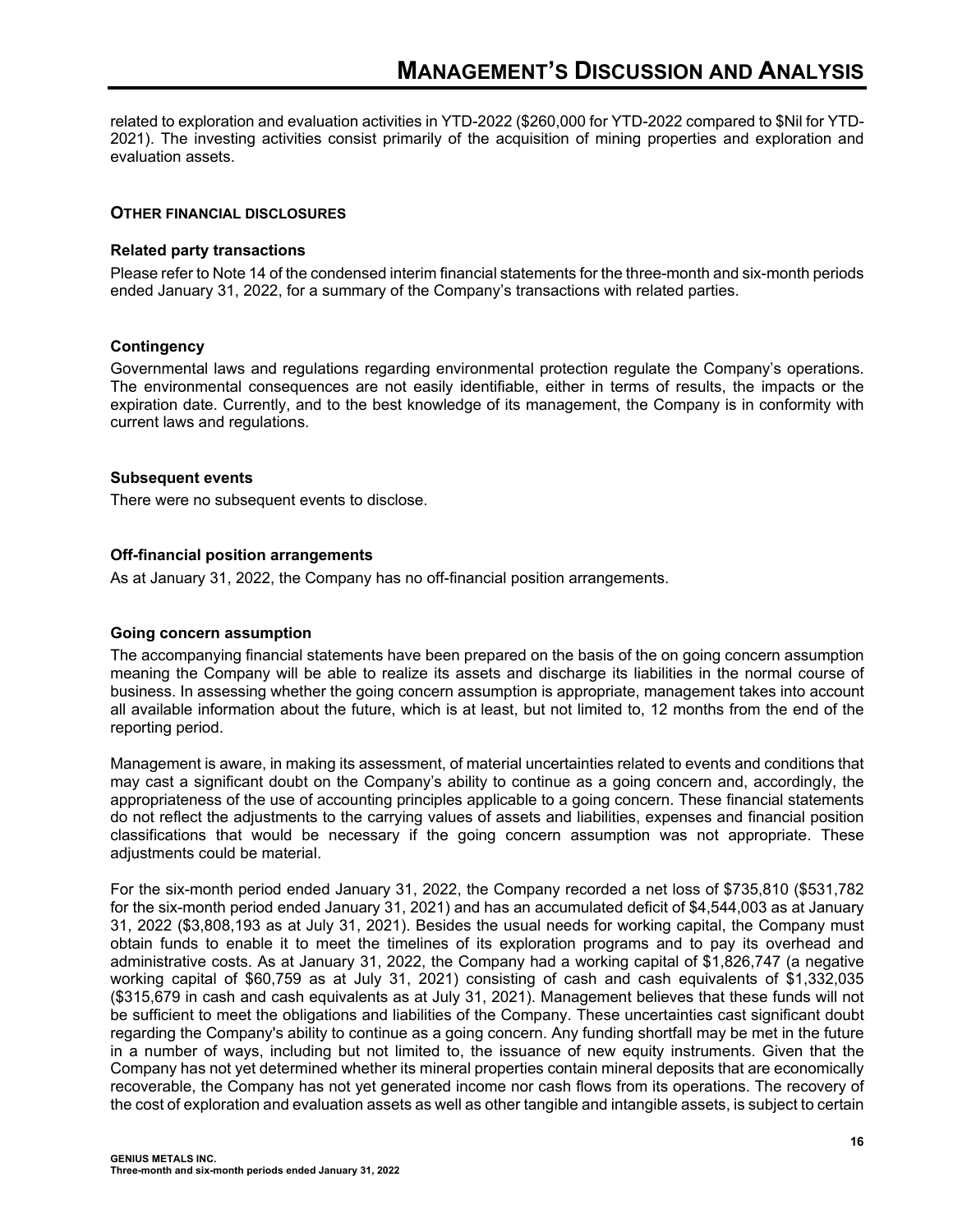conditions: the discovery of economically recoverable reserves, the ability of the Company to obtain the necessary financing to continue the exploration, evaluation, development, construction and ultimately disposal of these assets. During the six-month period ended January 31, 2022, the Company has raised \$2,895,140 (\$2,391,438 during the year ended July 31, 2021) from private placements consisting of common shares and flow-through shares to fund exploration works and working capital. There is no assurance that it will succeed in obtaining additional financing in the future.

#### **Capital management policies and procedures**

Please refer to Note 16 of the condensed interim financial statements for the three-month and six-month periods ended January 31, 2022, for a summary of the Company's capital management policies and procedures.

#### **Disclosure of Outstanding share data**

The following selected financial information is derived from our unaudited financial statements.

#### **GENIUS METALS INC.**

**Disclosure of outstanding share data (as at March 24, 2022)**

| <b>Outstanding common shares:</b> | 46,760,672 |                          |                   |
|-----------------------------------|------------|--------------------------|-------------------|
| <b>Outstanding share options:</b> | 4,380,000  |                          |                   |
| Average exercise price of:        | \$0.290    |                          |                   |
| Average remaining life of:        |            | 2.95 years               |                   |
| <b>Expiry date</b>                | Number     | <b>Exercise</b><br>price | Remaining<br>life |
|                                   |            | \$                       | (years)           |
| August 31, 2023                   | 280,000    | 0.30                     | 1.44              |
| March 6, 2024                     | 1,025,000  | 0.25                     | 1.95              |
| March 23, 2024                    | 225,000    | 0.25                     | 2.00              |
| May 18, 2024                      | 100,000    | 0.25                     | 2.15              |
| September 16, 2024                | 320,000    | 0.30                     | 2.48              |
| September 16, 2024                | 450,000    | 0.35                     | 2.48              |
| August 31, 2025                   | 870,000    | 0.30                     | 3.44              |
| September 16, 2026                | 1,110,000  | 0.30                     | 4.48              |
|                                   | 4,380,000  |                          |                   |
| <b>Outstanding warrants:</b>      | 18,423,663 |                          |                   |
| Average exercise price of:        | \$0.352    |                          |                   |
| Average remaining life of:        |            | 0.74 years               |                   |
|                                   |            | <b>Exercise</b>          | Remaining         |
| <b>Expiry date</b>                | Number     | price                    | life              |
|                                   |            | \$                       | (years)           |
| April 29, 2022                    | 33,330     | 0.40                     | 0.10              |
| June 21, 2022                     | 2,400,000  | 0.35                     | 0.25              |
| June 29, 2022                     | 295,000    | 0.35                     | 0.27              |
| July 27, 2022                     | 700,000    | 0.35                     | 0.34              |
| October 16, 2022                  | 2,050,000  | 0.35                     | 0.56              |
| October 29, 2022                  | 1,349,500  | 0.35                     | 0.60              |
| January 6, 2023                   | 1,150,000  | 0.35                     | 0.79              |
| February 27, 2023                 | 7,062,500  | 0.35                     | 0.93              |
| February 27, 2023                 | 883,333    | 0.40                     | 0.93              |
| March 10, 2023                    | 1,000,000  | 0.35                     | 0.96              |
| March 16, 2023                    | 1,500,000  | 0.35                     | 0.98              |
|                                   | 18,423,663 |                          |                   |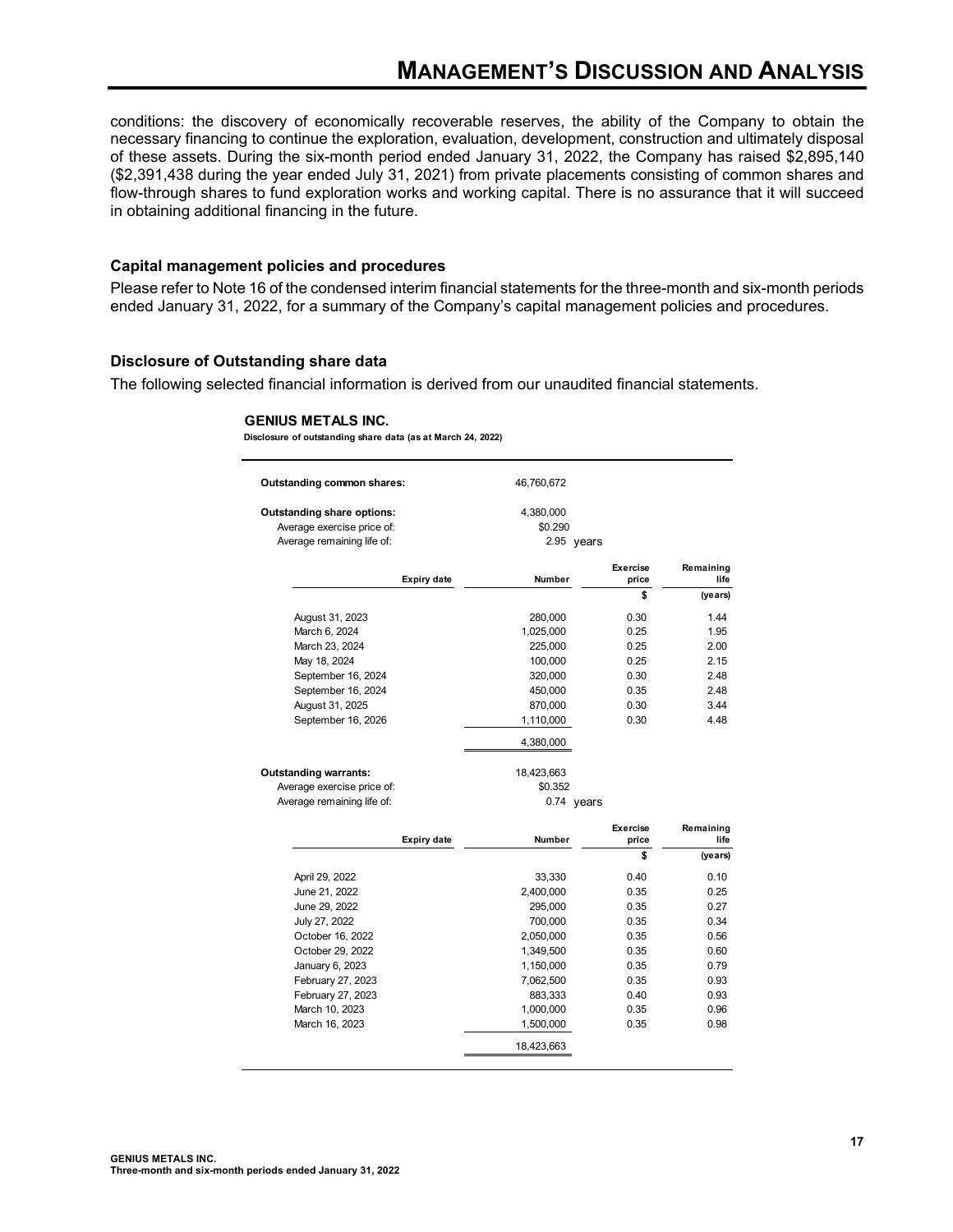#### **RISK AND UNCERTAINTIES**

An investment in the common shares of the GENI should be considered highly speculative. Genius Metals Inc. is subject to a variety of risks, some of which are described below. If any of the following risks occur, the business, results of operations or financial condition could be adversely affected in a material manner.

#### **Financial instrument risks**

Please refer to Note 17 of the condensed interim financial statements for the three-month and six-month periods ended January 31, 2022, for a summary of the Company's financial instruments risks.

#### **COVID-19**

The COVID-19 pandemic is causing significant financial market and social dislocation. The situation is dynamic with various cities and countries around the world responding in different ways to address the outbreak. The Company continues to monitor the financial markets, its ability to finance itself and assess the impact COVID-19 will have on its business activities. The extent of the effect of the COVID-19 pandemic on the Company is uncertain.

#### **Exploration and mining risks**

The Company is engaged in the business of acquiring and exploring mineral properties in the hope of locating economic deposits of minerals. The Company's property interests are in the exploration and evaluation stage only. The business of mineral exploration involves a high degree of risk. Few properties that are explored are ultimately developed into production. Currently, there are no known bodies of commercial ore on the mineral properties of which the Company owns an interest. Accordingly, there is little likelihood that the Company will realize any profits in the short to medium term. Any profitability in the future from the Company's business will be dependent upon locating an economic deposit of minerals. However, there can be no assurance, even if an economic deposit of minerals is located, that it can be commercially mined.

Unusual or unexpected formations, fires, power outages, labour disruptions, flooding, cave-ins, landslides and the inability to obtain suitable or adequate machinery, equipment or labour are other risks involved in the conduct of exploration programs.

The economics of developing mineral properties is affected by many factors including the cost of operations, variation of the grade of ore mined and fluctuations in the price of any minerals produced. There are no underground or surface plants or equipment on the Company's mineral properties, nor any known body of commercial ore. Programs conducted on the Company's mineral property would be an exploratory search for ore.

#### **Titles to property**

While the Company has diligently investigated title to the various properties in which it has interest, and to the best of its knowledge, title to those properties are in good standing, this should not be construed as a guarantee of title. The properties may be subject to prior unregistered agreements or transfer, or native or government land claims, and title may be affected by undetected defects.

#### **Permits and licenses**

The Company's operations may require licenses and permits from various governmental authorities. There can be no assurance that the Company will be able to obtain all necessary licenses and permits that may be required to carry out exploration, development and mining operations at its projects.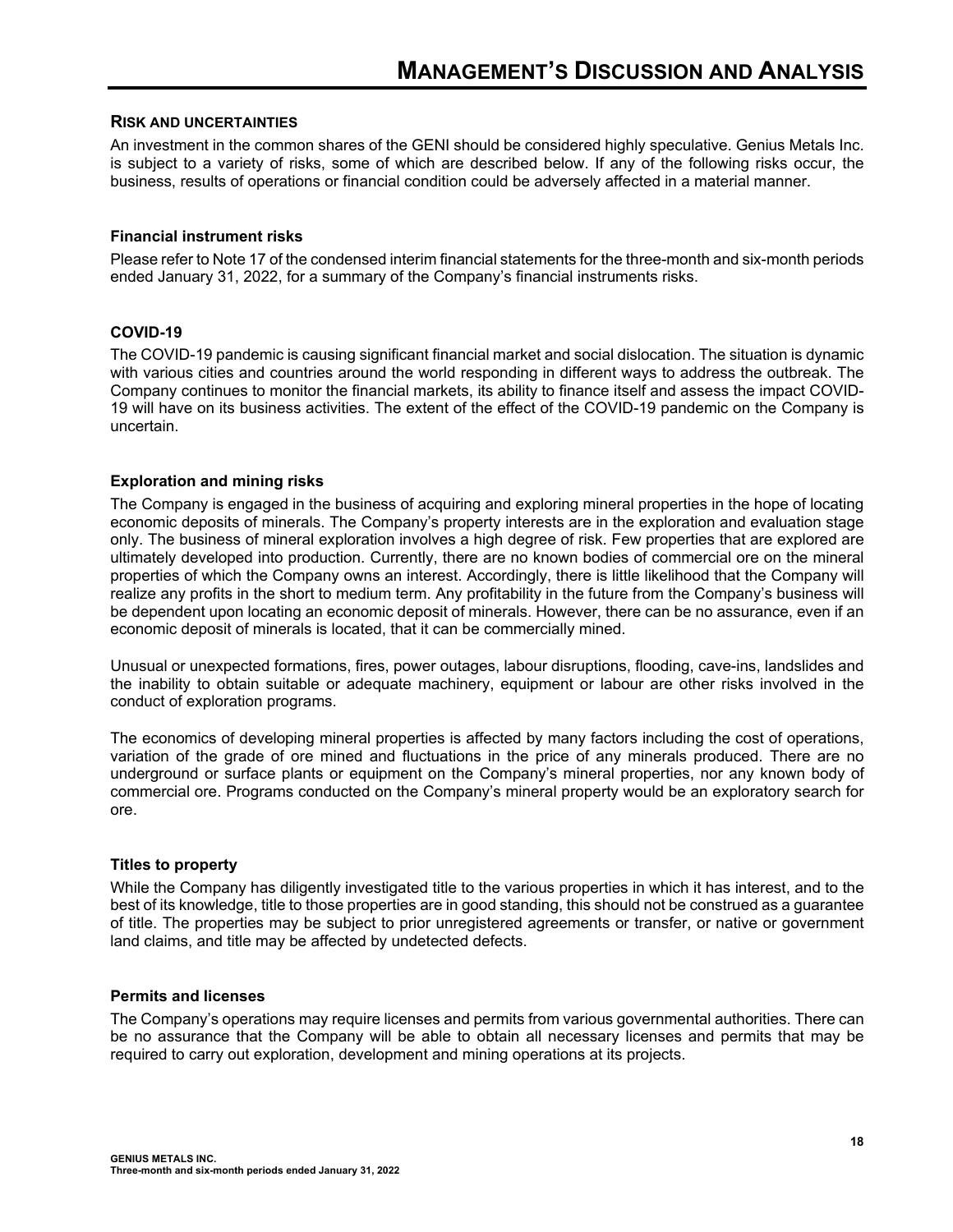#### **Metal prices**

Even if the Company's exploration programs are successful, factors beyond the control of the Company may affect marketability of any minerals discovered. Metal prices have historically fluctuated widely and are affected by numerous factors beyond the Company's control, including international, economic and political trends, expectations for inflation, currency exchange fluctuations, interest rates, global or regional consumption patterns, speculative activities and worldwide production levels. The effect of these factors cannot accurately be predicted.

#### **Inflation**

The Company's exploration costs are strongly tied to fossil energy costs as the Company is relying heavily on fossil fuel for heating, operating machinery and transportation on its remote exploration properties. The current rise in inflation in Canada could lead to a significant increase in exploration costs for the Company in the next few years.

#### **Competition**

The mining industry is intensely competitive in all its phases. The Company competes with many companies possessing greater financial resources and technical facilities than itself for the acquisition of mineral interests as well as for recruitment and retention of qualified employees.

#### **Environmental regulations**

The Company's operations are subject to environmental regulations promulgated by government agencies from time to time. Environmental legislation provides for restrictions and prohibitions of spills, release or emission of various substances produced in association with certain mining industry operations, such as seepage from tailing disposal areas, which could result in environmental pollution. A breach of such legislation may result in imposition of fines and penalties. In addition, certain types of operations require submissions to and approval of environmental impact assessments. Environmental legislation is evolving in a manner which means stricter standards and enforcement, fines and penalties for non-compliance are more stringent. Environmental assessments of proposed projects carry a heightened degree of responsibility for companies and directors, officers and employees. The cost of compliance with changes in governmental regulations has a potential to reduce the profitability of operations. The Company intends to fully comply with all environmental regulations.

#### **Conflicts of interest**

Certain directors or proposed directors of the Company are also directors, officers or shareholders of other companies that are similarly engaged in the business of acquiring, developing and exploiting natural resource properties. Such associations may give rise to conflicts of interest from time to time. The directors of the Company are required by law to act honestly and in good faith with a view to the best interests of the Company and to disclose any interest which they may have in any project or opportunity of the Company. If a conflict of interest arises at a meeting of the board of directors, any director in a conflict will disclose his interest and abstain from voting on such matter. In determining whether or not the Company will participate in any project or opportunity, the directors will primarily consider the degree of risk to which the Company may be exposed and its financial position at that time.

#### **Stage of development**

The Company's properties are in the exploration stage and to date none of them have a proven ore body. The Company does not have a history of earnings or providing a return on investment, and in future, there is no assurance that it will produce revenue, operate profitably or provide a return on investment.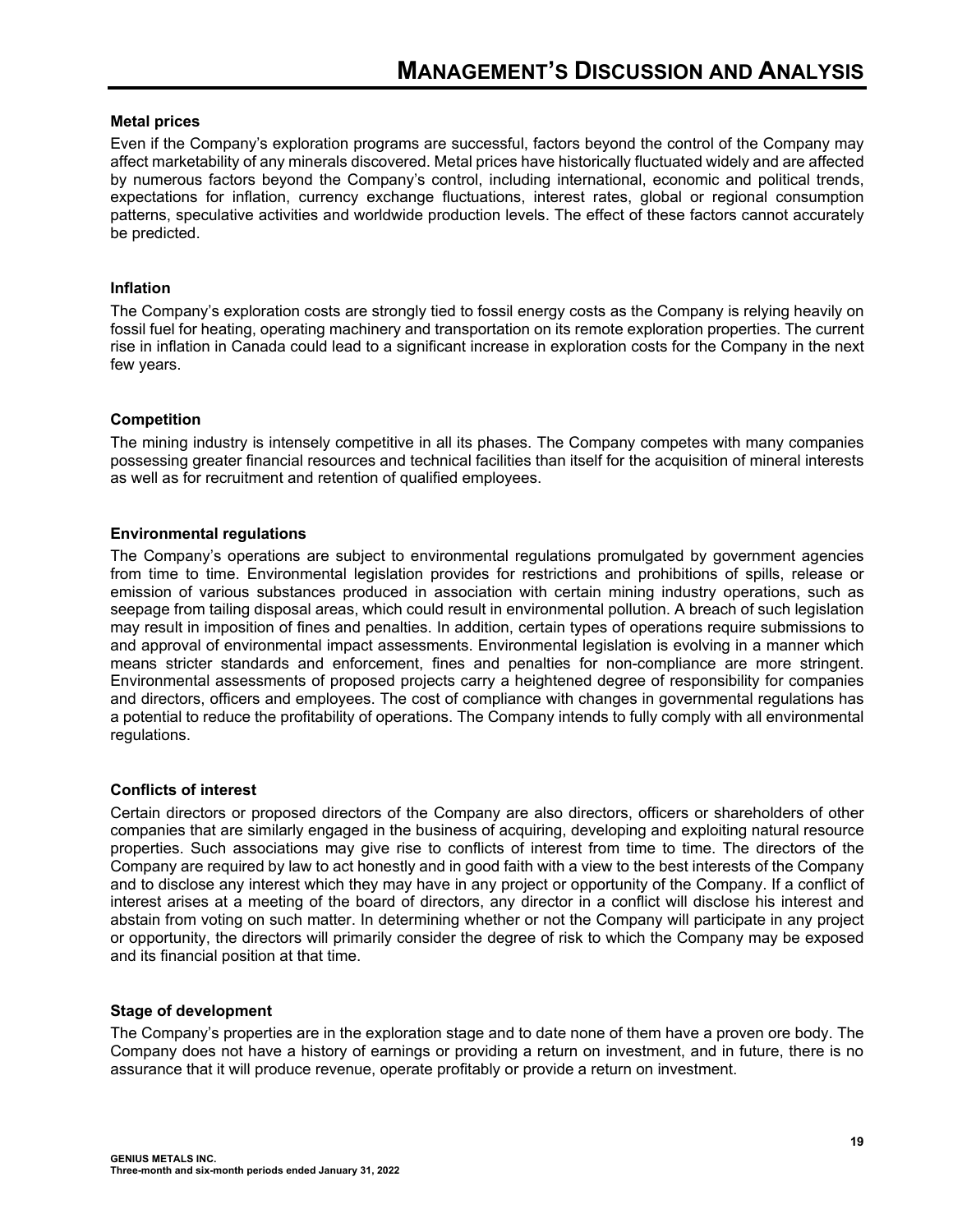#### **Industry conditions**

Mining and milling operations are subject to government regulations. Operations may be affected in varying degrees by government regulations such as restrictions on production, price controls, tax increases, expropriation of property, pollution controls or changes in conditions under which minerals may be mined, milled or marketed. The marketability of minerals may be affected by numerous factors beyond the control of the Company, such as government regulations. The effect of these factors cannot be accurately determined.

#### **Uninsured risks**

The Company's business is subject to a number of risks and hazards, including environmental conditions adverse, environmental regulations, political uncertainties, industrial accidents, labour disputes, unusual or unexpected geological conditions, ground or slope failures, cave-ins, and natural phenomena such as inclement weather conditions, floods and earthquakes. Such occurrences could result in damage to mineral properties or production facilities, personal injury or death, environmental damage to the Company's properties or the properties of others, delays in mining, monetary losses and possible legal liability.

#### **Capital needs**

The exploration and evaluation, development, mining and processing of the Company's properties may require substantial additional financing. The only current source of future funds available to the Company is the sale of additional equity capital and the borrowings of funds. There is no assurance that such funding will be available to the Company or that it will be obtained on terms favourable to the Company or will provide the Company with sufficient funds to meet its objectives, which may adversely affect the Company's business and financial position.

In addition, any future equity financings by the Company may result in a substantial dilution of the existing shareholders. Failure to obtain sufficient financing may result in delaying or indefinite postponement of further exploration and evaluation, development or production on any or all of the Company's properties or even a loss of property interest.

#### **Key employees**

Management of the Company rests on a few key officers and members of the Board of Directors, the loss of any of whom could have a detrimental effect on its operations. The development of the Company's business is and will continue to be dependent on its ability to attract and retain highly qualified management and mining personnel. The Company faces competition for personnel from other employers.

#### **Canada Customs and Revenue Agency**

No assurance can be made that Canada Customs and Revenue Agency will agree with the Company's characterization of expenditures as Canadian exploration expenses or Canadian development expenses or the eligibility of such expenses as Canadian exploration expenses under the *Income Tax Act* (Canada).

#### **CERTIFICATION OF INTERIM FILINGS**

The President and Chief Executive Officer and the Chief Financial Officer have signed the Basic Certifications of Interim Filings as required by National Instrument 52-109 for venture issuer, thus confirming, the review, the absence of misrepresentations and the fair presentation of the interim filings.

 The President and Chief Executive Officer and the Chief Financial Officer confirm to have reviewed the interim financial report and the interim MD&A (together, the "interim filings") of the Company for the three-month period ended January 31, 2022.